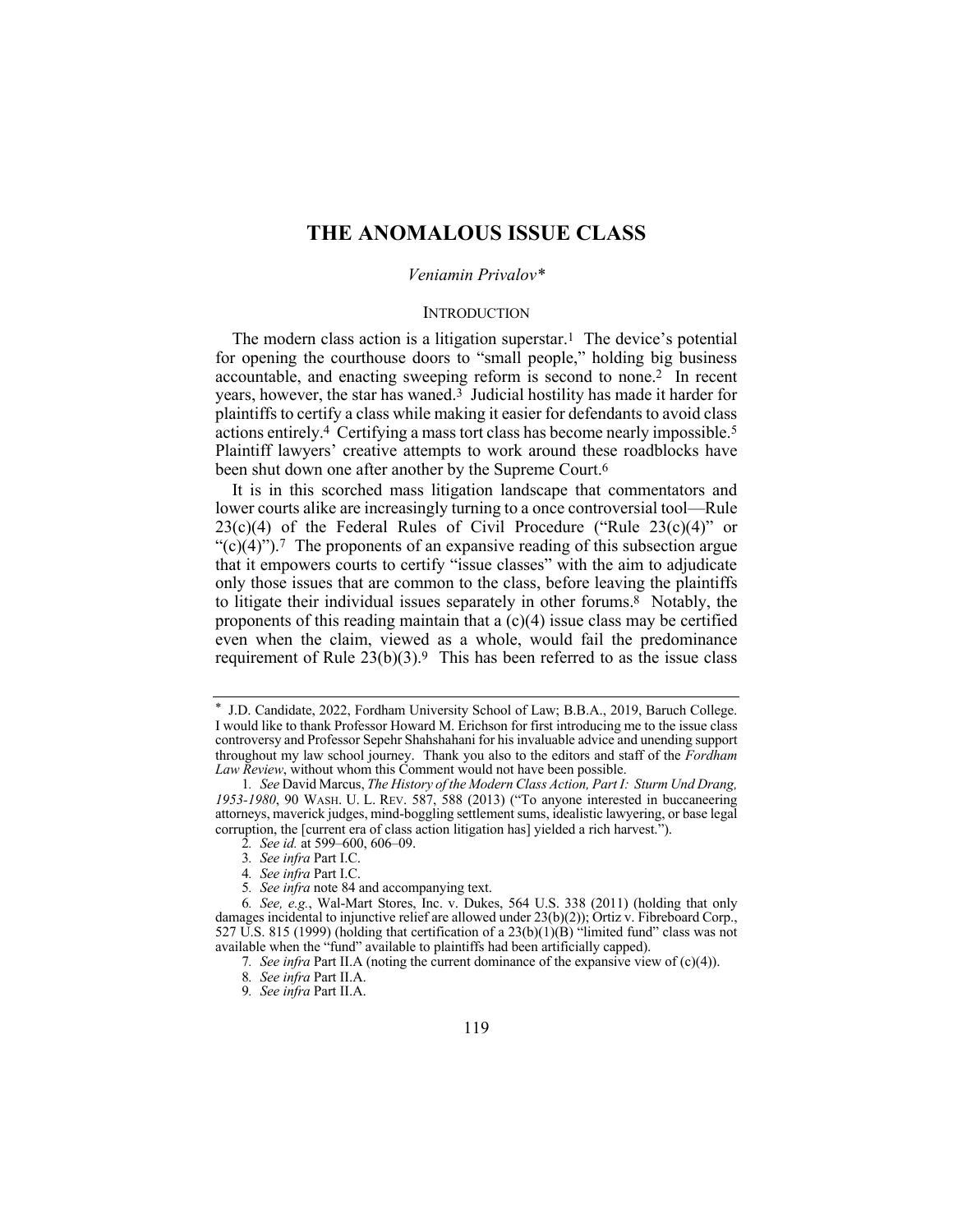"end-run."10 For reasons discussed in Part III, this Comment refers to issue classes enabled by the predominance end-run as "anomalous issue classes."

This Comment seeks to contribute to the current discourse regarding the proper interpretation of Rule  $23(c)(4)$  and the propriety of the issue class endrun. While the expansive reading of  $(c)(4)$  is currently dominant,<sup>11</sup> the Fifth Circuit and some commentators have rejected it in favor of a "limited" reading that views the subsection as a "housekeeping tool" designed to make already certifiable classes more manageable, rather than an independent ground for class certification.12

Part I of this Comment briefly explores the origins of the class action device, its transformation into—and rise to prominence as—the modern class action under the revised Rule 23 of the Federal Rules of Civil Procedure ("Rule 23"), and some of the decisions that have led to its recent downfall. Part II then outlines the arguments for both the expansive and limited interpretations of (c)(4). Lastly, Part III sides with the limited view, reiterating some of the arguments laid out in Part II before positing that the anomalous issue class is irreconcilable with centuries of class action practice, and that its continued use has the potential to cause widespread harm to litigants and enact an end-run around much more than just predominance.

## I. THE RISE AND FALL OF THE MODERN CLASS ACTION

An understanding of the structure and history of Rule 23 and the class action device is essential to fully appreciate the animating forces behind the current push for an expansive  $(c)(4)$ , as well as the arguments to follow. Part I.A explores the common law roots of the class action device and the motives behind its development. Part I.B then introduces Rule 23 and its role in creating the "modern class action." Lastly, Part I.C charts the decline of the modern class action, focusing on the major developments which have chipped away at the reach and power of the device.

# *A. The Origins of the Class Action Device*

The class action is "an exception to the usual rule that litigation is conducted by and on behalf of the individual named parties only."13 Originally developed as part of the English common law, the device was the equity courts' response to a self-imposed problem.14 Seeking to avoid the multiplicity of proceedings common in courts of law at the time, equity courts imposed a compulsory joinder rule requiring all parties "materially interested" in the proceedings to be made parties to the case, so that they

<sup>10</sup>*. See generally* Laura J. Hines, *Challenging the Issue Class Action End-Run*, 52 EMORY L.J. 709, 709–10 (2003).

<sup>11</sup>*. See infra* Part II.A.

<sup>12</sup>*. See infra* Part II.B.

<sup>13.</sup> Wal-Mart Stores, Inc. v. Dukes, 564 U.S. 338, 348 (2011) (quoting Califano v. Yamasaki, 442 U.S. 682, 700–01 (1979)).

<sup>14</sup>*. See* 1 WILLIAM B. RUBENSTEIN, NEWBERG ON CLASS ACTIONS § 1:12 (5th ed. 2021).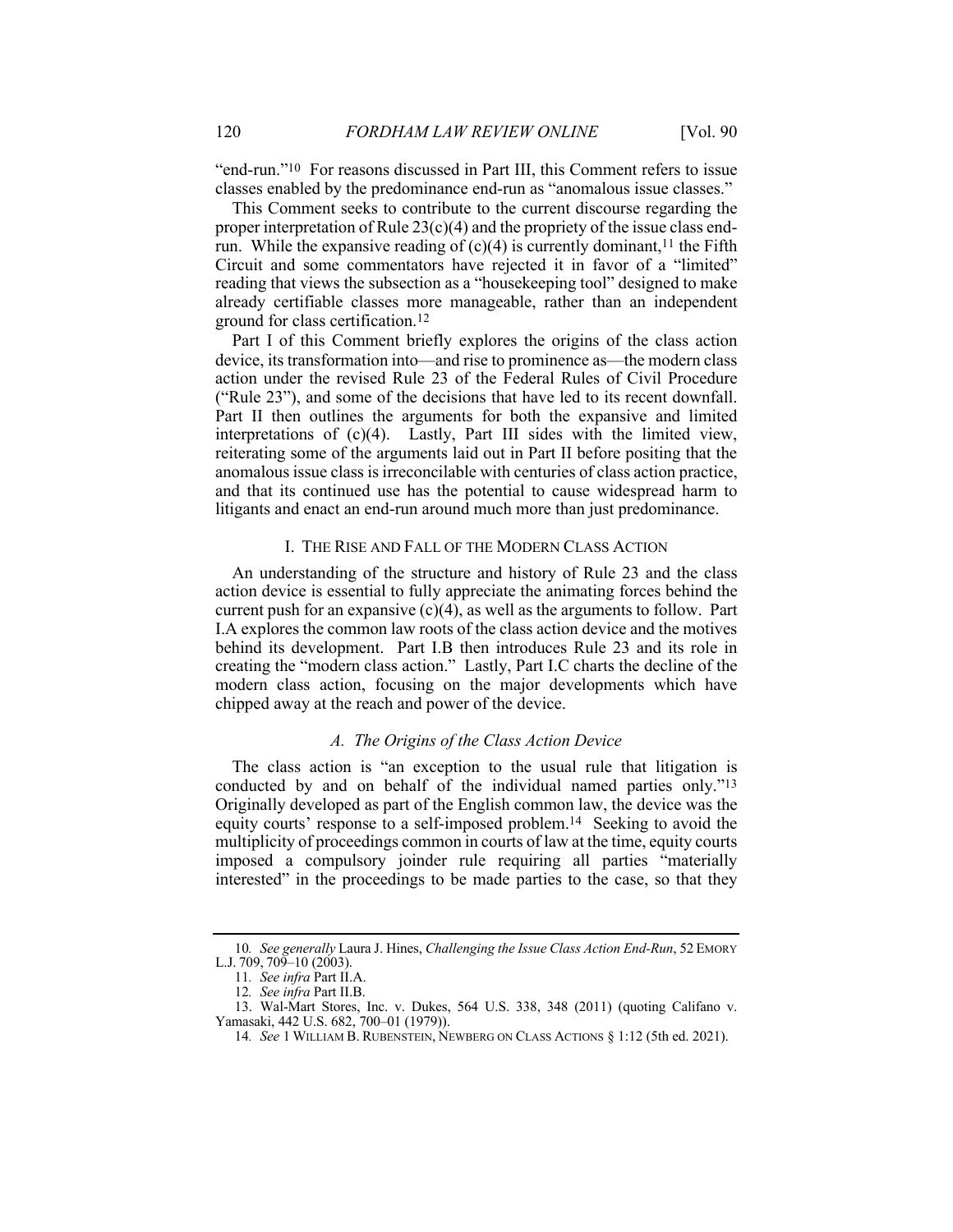could be bound by a unitary decree.15 Realizing, however, that strict adherence to the rule—particularly in cases where joining all materially interested parties was not feasible—could give rise to injustice, the courts developed the "bill of peace," a form of class action by which one person could bring a suit on behalf of others similarly situated that would be binding on the whole class.16 To bring a bill of peace, the plaintiff had to "establish  $[(1)]$  that the number of people involved was so large as to make joinder impossible or impracticable, [(2)] that the members of the group possessed a joint interest in the question to be adjudicated, and  $[(3)]$  that the named parties adequately represented those absent from the action."17

Justice Story—building upon the doctrines developed by the English courts—is generally credited with having formulated the class action standards in America in his *West v. Randall*18 opinion.19 Story's reasoning was then adopted20 by the Supreme Court in *Smith v. Swormstedt*.21 Similar principles were codified in the Federal Equity Rules.22 When law and equity were merged in 1938, the same underlying concepts formed the basis of Rule 23 of the Federal Rules of Civil Procedure.23

## *B. Rule 23 and the Modern Class Action*

The first version of Rule 23 became effective in 1938, along with the rest of the Federal Rules of Civil Procedure.24 However, that original iteration of the Rule proved deficient.25 The structure it laid out provided for three types of class actions—"true," "hybrid," and "spurious"—distinguished by the type of "jural" relationship involved.26 A true class action was reserved for cases where a "joint, or common, or secondary" right was alleged.27 A hybrid class was designed to aggregate individually-held or "several" rights for reasons of equitable treatment.28 Lastly, the spurious action joined several rights without an equitable connection.<sup>29</sup> The true and hybrid classes were mandatory classes capable of binding all absent class members, while the spurious class functioned on an opt-in basis.30

25*. See* Marcus, *supra* note 1, at 600–01.

26*. Id.* at 600 (quoting James Wm. Moore & Marcus Cohn, *Federal Class Actions*, 32 ILL. L. REV. 307, 310 (1938)).

<sup>15</sup>*. Id.* 16*. Id.*

<sup>17.</sup> 7A MARY KAY KANE, FEDERAL PRACTICE AND PROCEDURE § 1751 (4th ed. 2021).

<sup>18.</sup> 29 F. Cas. 718 (C.C.D.R.I. 1820).

<sup>19</sup>*. See* 7A KANE, *supra* note 17, at § 1751.

<sup>20</sup>*. See id.*

<sup>21.</sup> 57 U.S. 288 (1853).

<sup>22</sup>*. See* Jon Romberg, *Half a Loaf is Predominant and Superior to None: Class Certification of Particular Issues Under Rule 23(c)(4)(A)*, 2002UTAH L.REV. 249, 257 (2002). 23*. See id.*

<sup>24</sup>*. See* Marcus, *supra* note 1, at 600–01; Stephen B. Burbank, *The Rules Enabling Act of 1934*, 130 U. PA. L. REV. 1015, 1028 (1982).

<sup>27</sup>*. Id.*

<sup>28</sup>*. Id.*

<sup>29</sup>*. See id.* at 600–01.

<sup>30</sup>*. Id.* at 601.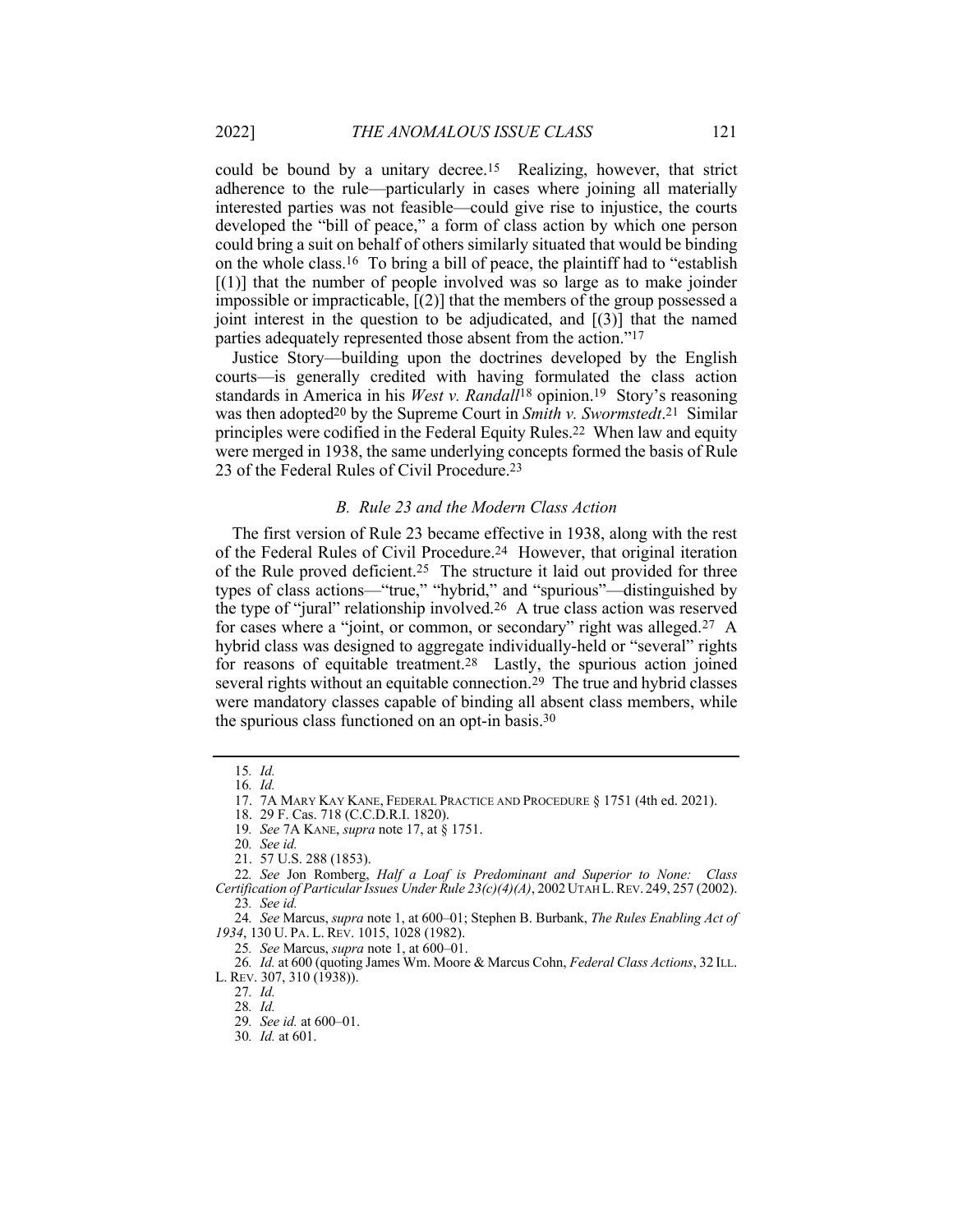While the intricacies of the original Rule 23 are beyond the scope of this Comment, it is easy to see from the brief description above why even contemporary commentators have called it "[t]heoretically anachronistic and cumbersome in application."31 In 1950, a mere twelve years after the Rule became effective, academics were already decrying its phraseology and structure, as well as its "outworn categories of rights."32 Beyond mere inconvenience, the cumbersome structure of the original Rule made it difficult for courts to realize the full potential of *Hansberry v. Lee*.33 Judicial attempts to work around the Rule included recategorizing spurious suits as true or hybrid,34 mandating lengthy opt-in periods designed to maximize class participation,35 and practically defying the Rule's constraints in the context of desegregation.36

The stage was thus set for a new, more straightforward and pragmatic Rule 23, which would usher in the era of the modern class action.<sup>37</sup> After a failed first effort in the mid-1950s and the subsequent disbanding of the Advisory Committee, a new Committee was created by the Supreme Court in 1960.38 Eschewing the true/hybrid/spurious classifications, the new Rule was drafted with a focus on adequate representation and class solidarity as the touchstones for aggregate treatment.39 In 1966, the new Rule, which would

35*. See* Union Carbide & Carbon Corp. v. Nisley, 300 F.2d 561, 588–90 (10th Cir. 1961) (permitting class members to opt in even after a favorable verdict had been rendered).

38*. See id.* at 602–04.

<sup>31</sup>*. Id.*

<sup>32</sup>*. See* ZECHARIAH CHAFEE,JR., SOME PROBLEMS OF EQUITY 245 (1950). "Most lawyers and judges," Chafee argues, "are no longer accustomed to think in this way." *Id.* at 245–46. Likewise, in one of his opinions, Judge Charles Clark described the Rule's labels as "euphonious, if mystic." Dickinson v. Burnham, 197 F.2d 973, 978 (2d Cir. 1952).

 $33.$  311 U.S.  $32, 42-43$  (1940) (holding that absent class members may be bound so long as they are adequately represented); *see also* Arthur John Keeffe et al., Lee *Defeats* Ben Hur, 33 CORNELL L.Q. 327, 339 (1948) (arguing that *Hansberry* was an invitation for Congress to do something about the "spurious" class).

<sup>34</sup>*. See Burnham*, 197 F.2d at 979 ("The convenient use of the appellations 'true,' 'hybrid,' and 'spurious' for determining the effect of a judgment in a class suit under F.R. 23(a) has become rather genera."); *see also* 2 PROCEEDINGS, ADVISORY COMMITTEE ON RULES FOR CIVIL PROCEDURE, at 246 (Mar. 25, 1954) (comments of Charles Clark), *in* RECORDS OF THE U.S. JUDICIAL CONFERENCE, https://www.uscourts.gov/sites/default/files/fr\_import/ CV03-1954-min-Vol2.pdf [https://perma.cc/USL8-HR22] ("I think we solved it beautifully . . . . We just changed the label. We called it a hybrid class suit and said that what [the district judge] had done was correct . . . .").

<sup>36</sup>*. Compare* Kansas City v. Williams, 205 F.2d 47, 52 (8th Cir. 1953) ("Violations of the Fourteenth Amendment are of course violations of individual or personal rights . . . ."), *with* Bush v. Orleans Par. Sch. Bd., 308 F.2d 491, 499 (5th Cir. 1962) (concluding that the rights belong to the schoolchildren as a class "irrespective of any individual's right to be admitted on a non-racial basis to a particular school"). *See also* David Marcus, *Flawed but Noble: Desegregation Litigation and Its Implications for the Modern Class Action*, 63 FLA. L. REV. 657, 678–91 (2011) (chronicling and explaining this shift).

<sup>37</sup>*. See* Marcus, *supra* note 1, at 588 ("The current era of class action litigation began on July 1, 1966, when a newly-revised Rule 23 of the Federal Rules of Civil Procedure went into effect.").

<sup>39.</sup> TOPIC EE: TENTATIVE PROPOSAL TO MODIFY PROVISIONS GOVERNING CLASS ACTIONS—RULE 23, at EE–2 (1962), *in* RECORDS OF THE U.S. JUDICIAL CONFERENCE, *microformed on* CIS No. CI-6309-44 (Cong. Info Serv.).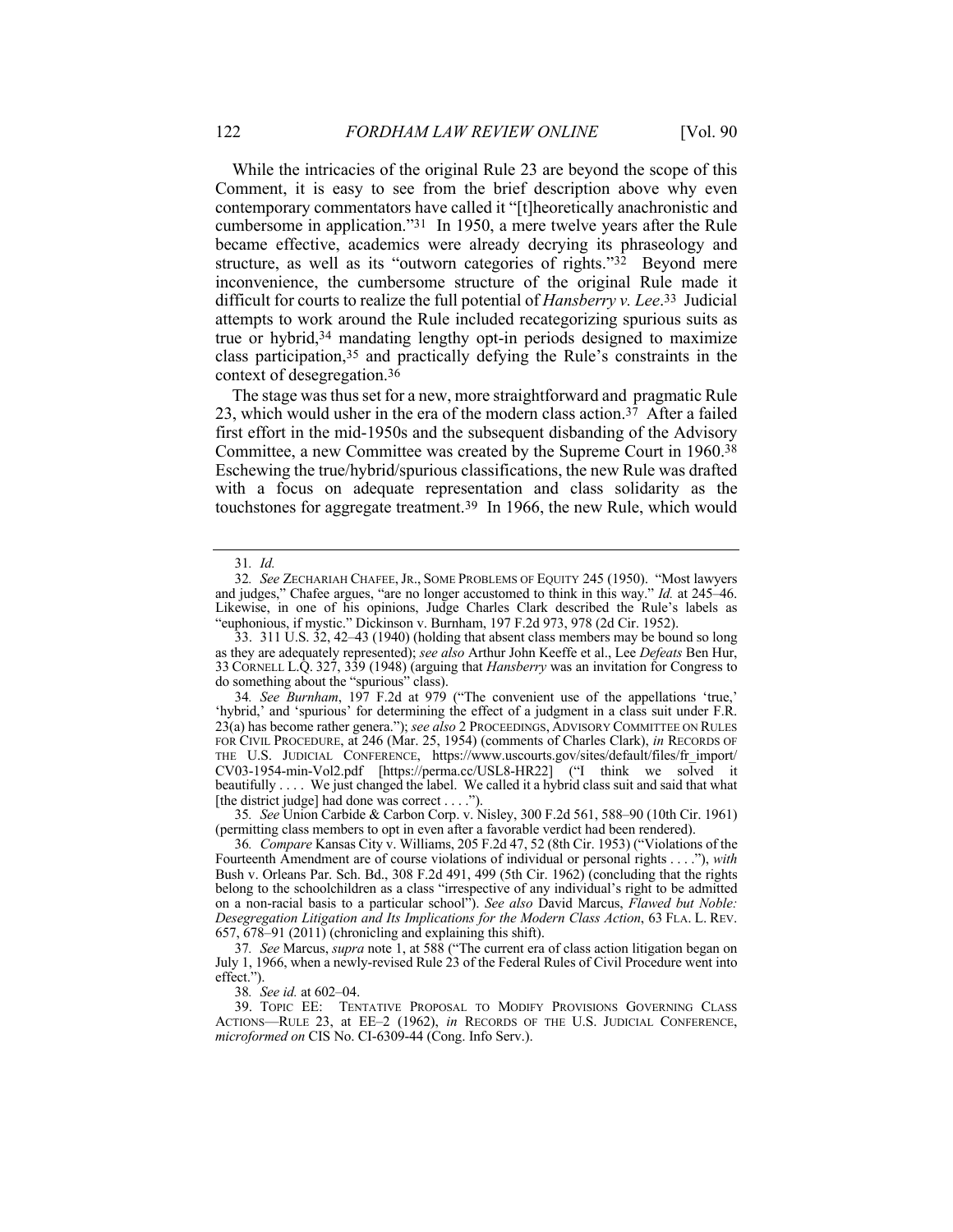radically alter the class action landscape, was unleashed upon the legal world.40

The structure laid out by the 1966 amendments remains largely unchanged to this day.41 Subsection (a)42 of the modern Rule 23 lays out four "necessary but not sufficient conditions for a class action"43: numerosity, commonality, typicality, and adequacy of representation.<sup>44</sup> Subsection (b) then sets forth the three permissible categories of class action.<sup>45</sup> Rule  $23(b)(1)$ —the class action equivalent of necessary party joinder under Rule 1946—applies when individual actions would create a risk of incompatible judgments, or would substantially impair the interests of other identically situated class members.47 Rule 23(b)(2) provides a mechanism for pursuing class-wide injunctive or declaratory relief<sup>48</sup> in cases where the "appropriate final relief" does not relate "exclusively or primarily to money damages."49 Lastly,  $23(b)(3)$ ,<sup>50</sup> the most "adventuresome"<sup>51</sup> of the provisions and the main focus of this Comment, sets up a notice and opt-out class action catch-all, allowing claim types not covered by either  $(b)(1)$  or  $(b)(2)$  to be certified—so long as

42. Rule  $23(a)$  states:

One or more members of a class may sue or be sued as representative parties on behalf of all members only if:

(1) the class is so numerous that joinder of all members is impracticable;

(2) there are questions of law or fact common to the class;

(3) the claims or defenses of the representative parties are typical of the claims or defenses of the class; and

(4) the representative parties will fairly and adequately protect the interests of the class.

FED. R. CIV. P. 23(a).

43. FED. R. CIV. P. 23 advisory committee's note to 1966 amendment (subdivision (a)).

44. FED. R. CIV. P. 23(a).

45*. Id.* at 23(b). One of the three categories of 23(b) must be satisfied in addition to all of the prerequisites of 23(a). *See id.*

46*. See* Laura J. Hines, *Codifying the Issue Class Action*, 16 NEV. L.J. 625, 629 (2016).

47. FED. R. CIV. P. 23(b)(1).

48*. Id.* at 23(b)(2).

49. FED.R.CIV. P. 23 advisory committee's note to 1966 amendment (subdivision (b)(2)).

50. Rule 23(b)(3) states:

the court finds that the questions of law or fact common to class members predominate over any questions affecting only individual members, and that a class action is superior to other available methods for fairly and efficiently adjudicating the controversy. The matters pertinent to these findings include:

(A) the class members' interests in individually controlling the prosecution or defense of separate actions;

(B) the extent and nature of any litigation concerning the controversy already begun by or against class members;

(C) the desirability or undesirability of concentrating the litigation of the claims in the particular forum; and

(D) the likely difficulties in managing a class action.

FED. R. CIV. P. 23(b)(3).

51*. See generally* Benjamin Kaplan, *A Prefatory Note*, 10 B.C. INDUS. & COM. L. REV. 497 (1969).

<sup>40</sup>*. See* Marcus, *supra* note 1, at 588.

<sup>41</sup>*. See* Robert H. Klonoff, *The Decline of Class Actions*, 90 WASH. U. L. REV. 729, 746 (2013) ("The Rule 23(a) and (b) criteria, by their terms, have not changed in any significant way since 1966.").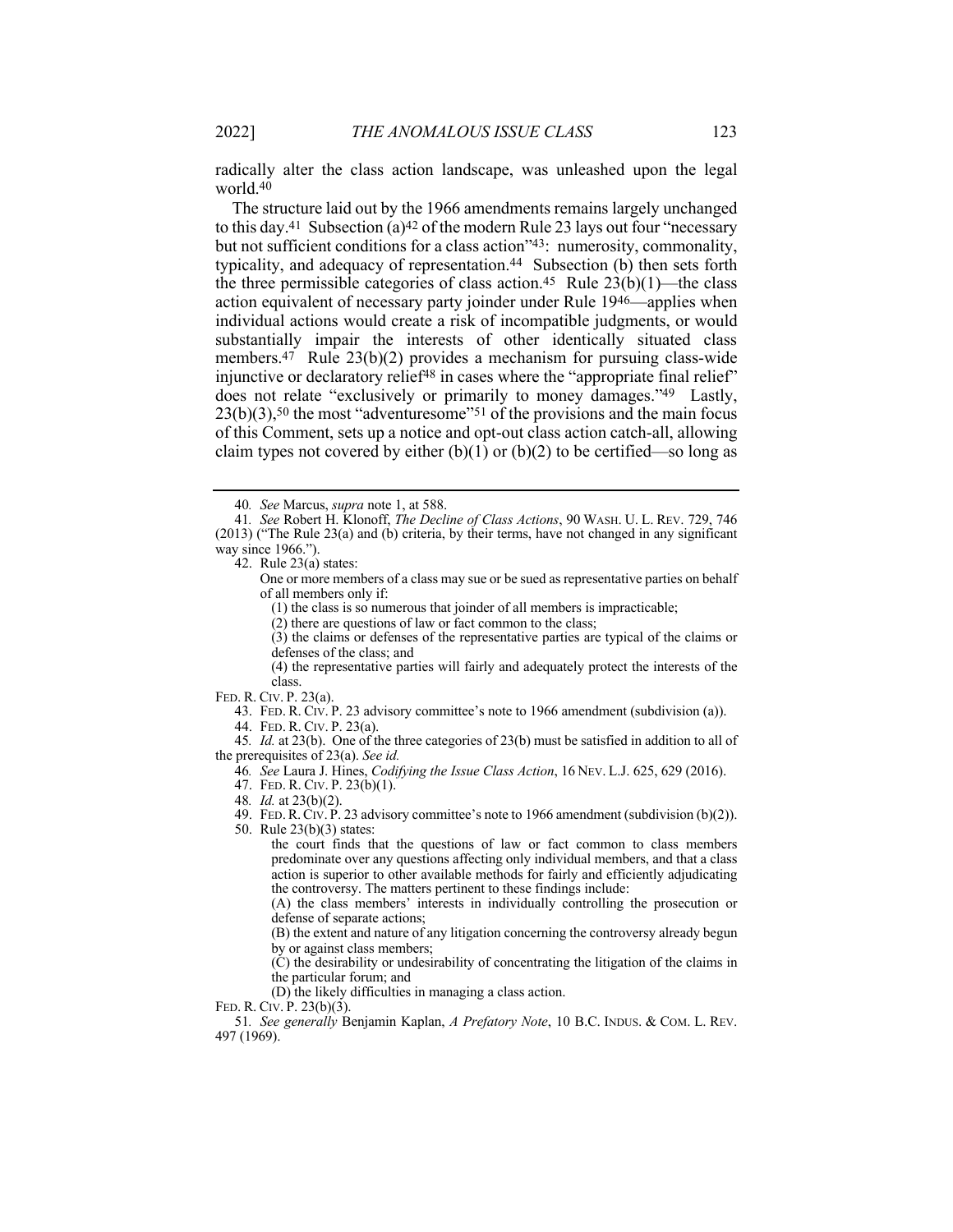the subsection's requirements are met.<sup>52</sup> While  $23(b)(3)$  is the most obvious path to money damages,53 litigants seeking to take advantage of this subsection must show—in addition to the requirements of 23(a)—that issues common to the class "predominate" over individual issues and that the class action is "superior" to other adjudicative mechanisms.<sup>54</sup> Despite these additional hurdles, the allure of money damages made (b)(3)'s domination of the class action landscape inevitable.55

Unbeknownst to its authors,<sup>56</sup> as early as 1964 events were already in motion that would transform the humble Rule<sup>57</sup> they were drafting into a regulatory icon and staple of the federal courtroom.58 From Title VII, which went into effect on July 2, 1964,<sup>59</sup> rose the employment class action;<sup>60</sup> the holding of the 1964 case *J.I. Case Co. v. Borak*61 laid the groundwork for the securities fraud class action;<sup>62</sup> the American Law Institute's 1965 publication of the *Restatement (Second) of Torts* and its embrace of strict product liability for product defects63 contributed to the mass tort class action; and finally, the 1960s public interest movement scored a "stunning" array of legislative victories and produced a steady supply of public-spirited plaintiffs' lawyers eager to file class actions.64 The public's growing mistrust of business, coinciding with a decline of confidence in regulatory agencies, left Congress with little choice but to turn to private rights of action—often enforced with the help of Rule 23.65 These changes transformed class actions from a

57*. See* Miller, *supra* note 56, at 669 ("[The Advisory Committee] had few, if any, revolutionary notions about its work product . . . . [T]he draftsmen conceived the procedure's primary function to be providing a mechanism for securing private remedies, rather than deterring public wrongs or enforcing broad social policies.").

58*. See* Marcus, *supra* note 1, at 606.

59. Pub. L. No. 88-352, tit. VII, 78 Stat. 241, 253–66 (codified as amended at 42 U.S.C. §§ 2000e to 2000e-17).

60*. See* Robert Belton, *Title VII of the Civil Rights Act of 1964: A Decade of Private Enforcement and Judicial Developments*, 20 ST. LOUIS U. L.J. 225, 229 (1976).

61. 377 U.S. 426 (1964).

62*. See* Amanda M. Rose, *Reforming Securities Litigation Reform: Restructuring the Relationship Between Public and Private Enforcement of Rule 10B-5*, 108 COLUM. L. REV. 1301, 1314–15 (2008).

63. RESTATEMENT (SECOND) OF TORTS § 402A (AM. L. INST. 1965).

64*. See* Marcus, *supra* note 1, at 607.

65*. See id.* at 607–08.

<sup>52.</sup> FED. R. CIV. P. 23(b)(3).

<sup>53</sup>*. See, e.g.*, Wal-Mart Stores, Inc. v. Dukes, 564 U.S. 338, 362 (2011) ("Given th[e] structure [of Rule 23(b) class types], we think it clear that individualized monetary claims belong in Rule 23(b)(3)."); 2 RUBENSTEIN, *supra* note 14, at § 4:47 ("Rule 23(b)(3) class actions are money damages class actions.").

<sup>54</sup>*. See* FED. R. CIV. P. 23(b)(3).

<sup>55</sup>*. See* Hines, *supra* note 46, at 630 ("[I]t is quite simply where the money is.").

<sup>56.</sup> While the Advisory Committee ("Committee") members "seemed to have some sense that their obscure rule would assume far greater importance going forward," much of their deliberations were dominated by technical procedural concerns rather than grand visions of the Rule's potential impact. *See* Marcus, *supra* note 1, at 608; *see also* Arthur R. Miller, *Of Frankenstein Monsters and Shining Knights: Myth, Reality, and the "Class Action Problem*,*"* 92 HARV. L. REV. 664, 670 (1979) ("The class action onslaught caught everyone, including the draftsmen, by surprise.").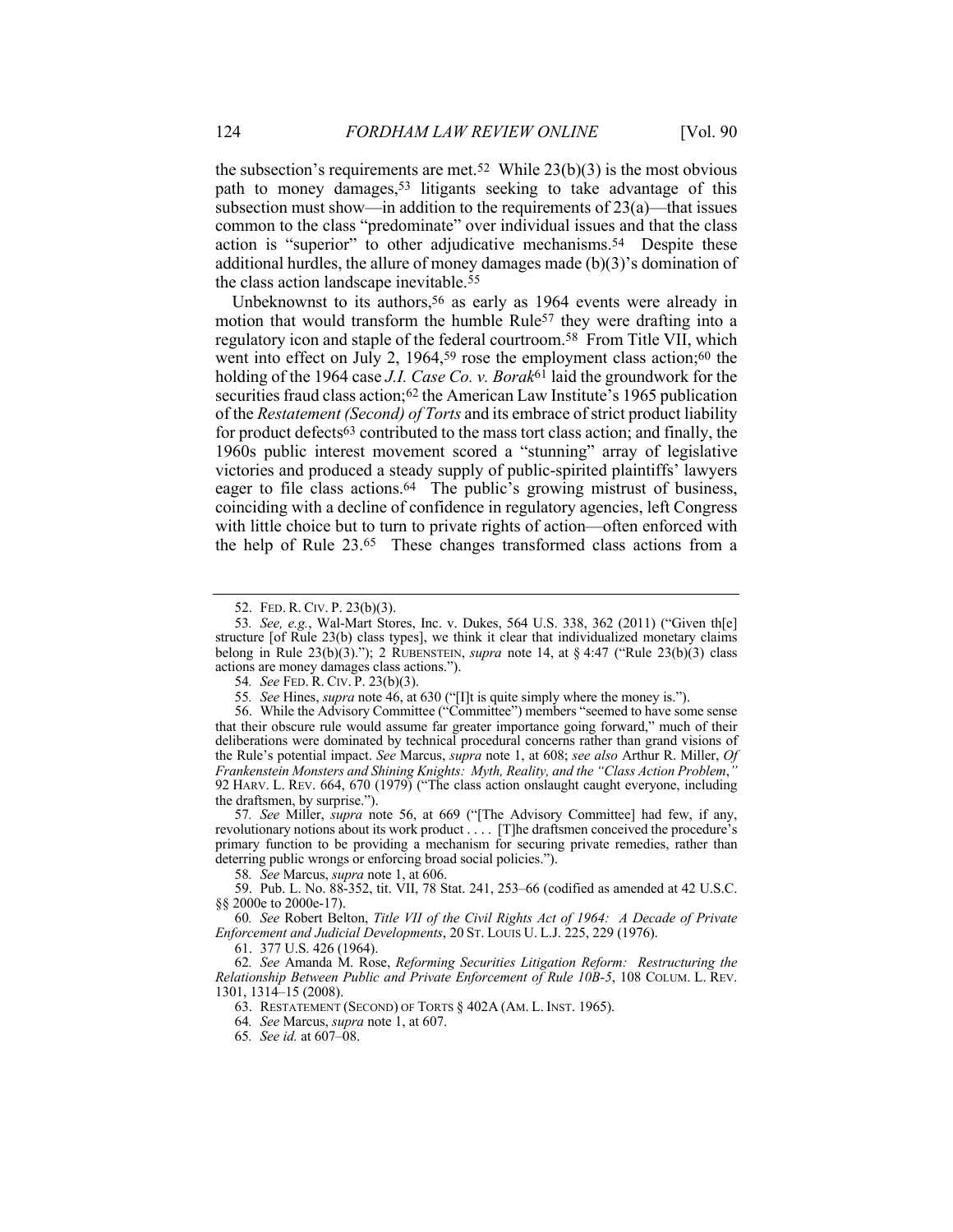"litigation backwater" into a courtroom Goliath.<sup>66</sup> It was not long, however, until Goliath met its David.

#### *C. The Fall of the Modern Class Action*

By the mid-1990s, judicial enthusiasm about the class action's ability to achieve mass justice67 had been eclipsed by concern over the pressure that class certification applied on defendants to settle even meritless claims.68 A critical development, and perhaps the tipping point, was Judge Posner's opinion in *In re Rhone-Poulenc Rorer Inc.*,69 granting mandamus and reversing class certification in part because the potentially bankrupting classwide verdict put the defendant "under intense pressure to settle."70 In the wake of the Seventh Circuit's ruling, other federal circuits as well as the Supreme Court issued important decisions curtailing class actions.<sup>71</sup> These decisions, in turn, "created a climate"72 for the adoption of Rule 23(f) and the Class Action Fairness Act (CAFA),73 altering the procedural landscape significantly by allowing defendants to secure a more friendly<sup>74</sup> federal forum much more frequently75 and providing them with a tool for immediate appellate review of class certification orders.76

As a result of Rule 23(f) and CAFA, federal courts were able to hear more cases, creating "troublesome" new standards for plaintiffs seeking class-wide relief in the process.77 In the aftermath of *Szabo v. Bridgeport Machines, Inc.*,78 for instance, the prevailing view that class certification could be based

69. 51 F.3d 1293 (7th Cir. 1995).

70*. Id.* at 1298 (also noting that "Judge Friendly, who was not given to hyperbole, called settlements induced by a small probability of an immense judgment in a class action 'blackmail settlements'" (internal citations omitted)).

71*. See, e.g.*, Castano v. Am. Tobacco Co., 84 F.3d 734 (5th Cir. 1996); Amchem Prods., Inc. v. Windsor, 521 U.S. 591 (1997); Ortiz v. Fibreboard Corp., 527 U.S. 815 (1999).

72. Klonoff, *supra* note 41, at 733; *see also* Linda S. Mullenix, *Some Joy in Whoville: Rule 23(f), A Good Rulemaking*, 69 TENN. L. REV. 97, 102 (2001) ("Judge Posner's thoughtful discussion of the problem in the *Rhone-Poulenc* opinion gave the Advisory Committee added impetus to amend Rule 23 to provide a rule-based means for interlocutory appeal.").

73. Class Action Fairness Act of 2005, Pub. L. No. 109-2, 119 Stat. 4 (codified as amended in scattered sections of 28 U.S.C.).

74*. See* Klonoff, *supra* note 41, at 743 ("[M]any of the most egregious examples of class action abuse had occurred in the state courts, often by elected judges who favored class members over large, out-of-state corporations.").

75*. See* Class Action Fairness Act of 2005; Klonoff, *supra* note 41, at 732–33.

76*. See* FED. R. CIV. P. 23(f).

77. Klonoff, *supra* note 41, at 745.

78. 249 F.3d 672 (7th Cir. 2001).

<sup>66</sup>*. See id.* at 608.

<sup>67</sup>*. See* Owen W. Fiss, *The Political Theory of the Class Action*, 53 WASH. & LEE L. REV. 21, 25 (1996).

<sup>68</sup>*. See* Klonoff, *supra* note 41, at 731; *see also In re* Hydrogen Peroxide Antitrust Litig., 552 F.3d 305, 310 (3d Cir. 2008), as amended (Jan. 16, 2009); Newton v. Merrill Lynch, Pierce, Fenner & Smith, Inc., 259 F.3d 154, 162 (3d Cir. 2001), as amended (Oct. 16, 2001) ("[D]enying or granting class certification is often the defining moment in class actions (for it may sound the 'death knell' of the litigation on the part of plaintiffs, or create unwarranted pressure to settle nonmeritorious claims on the part of defendants) . . . .").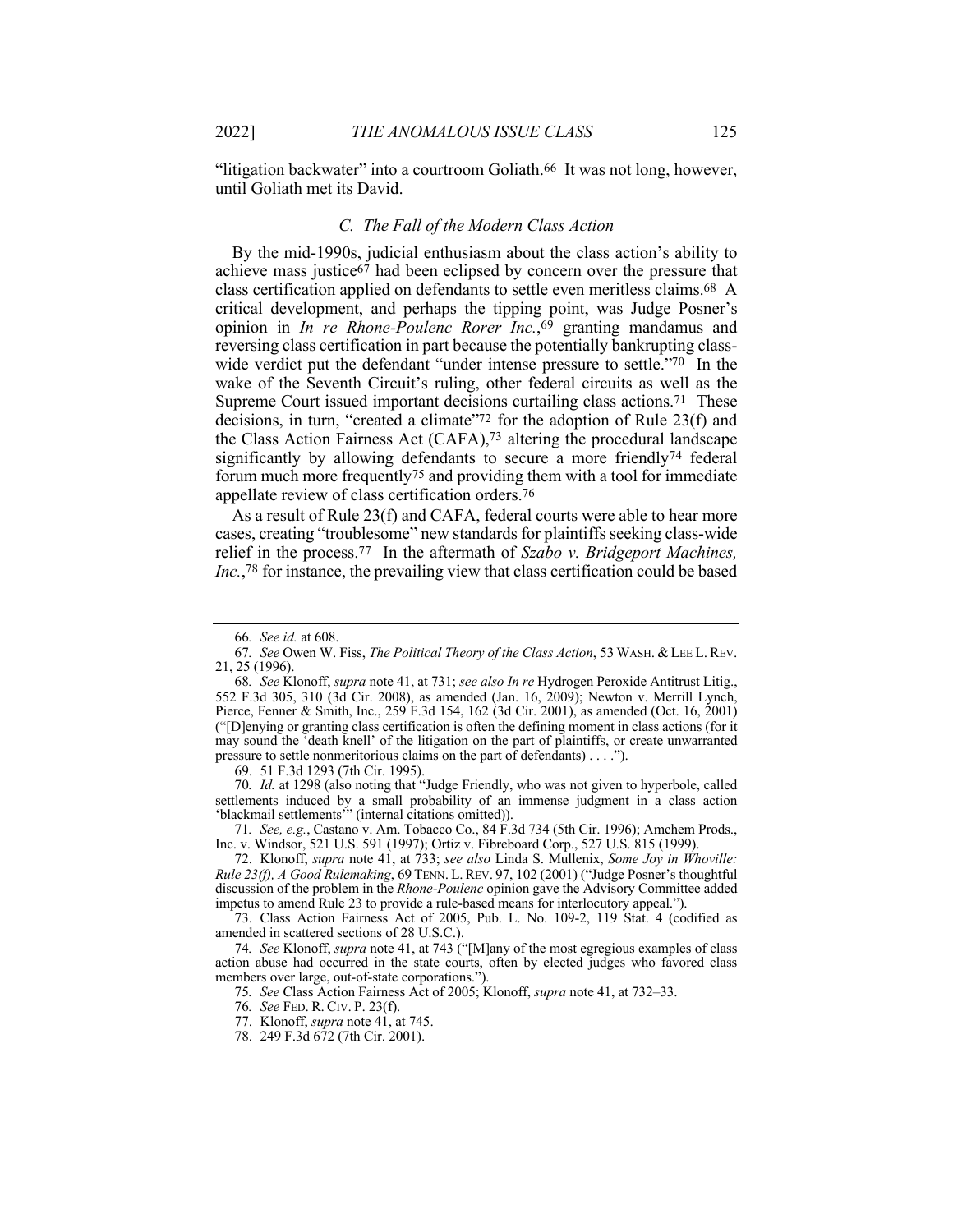on pleadings or only minimal evidentiary support<sup>79</sup> was displaced by a view requiring resolution on the merits of issues that implicated the elements of class certification.<sup>80</sup> A growing number of decisions<sup>81</sup> began turning on the once lenient requirement of class ascertainability.82 *Amchem Products, Inc. v. Windsor*83 severely limited the availability of class certification in cases involving personal injury claims.84 *Wal-Mart Stores, Inc. v. Dukes*85 transformed the  $(a)(2)$  commonality requirement from "a low bar" into the functional equivalent of  $(b)(3)$  predominance.<sup>86</sup> Just two months prior, in *AT&T Mobility LLC v. Concepcion*,87 the same majority held that the Federal Arbitration Act<sup>88</sup> embodied "a liberal federal policy favoring arbitration agreements" and thereby preempted a state law that rendered broad class action waivers unconscionable.89 Soon after, *American Express Co. v. Italian Colors Restaurant*90 extended *Concepcion* to federal claims and expressly rejected the argument that class action waivers should be invalidated where plaintiffs were effectively deprived of the opportunity to vindicate their rights due to the prohibitive cost of individual litigation.<sup>91</sup> Taken together, these decisions have left the class action a "wounded beast."92 One class action device, however, is "thriving."93

81. John H. Beisner et al., *Ascertainability: Reading Between the Lines of Rule 23*, 12 CLASS ACTION LITIG. REP. 253 (2011), http://www.skadden.com/sites/default/files/ publications/Publications2371\_0.pdf [https://perma.cc/DKM3-2T99].

82*. See* Klonoff, *supra* note 41, at 762 n.186.

83. 521 U.S. 591 (1997).

84*. See* Donald R. Frederico, *The Arc of Class Actions: A View from the Trenches*, 32 LOY. CONSUMER L. REV. 266, 268–69 (2020).

85. 564 U.S. 338 (2011).

86*. See* Frederico, *supra* note 84, at 270–71; *Dukes*, 564 U.S. at 350 ("What matters to class certification . . . is not the raising of common 'questions'—even in droves—but rather, the capacity of a class-wide proceeding to generate common *answers* apt to drive the resolution of the litigation." (internal citations omitted)).

87. 563 U.S. 333 (2011).

88. 9 U.S.C. §§ 1–14 (1925).

89*. See* Frederico, *supra* note 84, at 272 ("In other words, even a contractual provision barring class actions that state law had declared grossly unfair to the consumer could be enforced because of a federal law passed in 1925, four decades before the amendments to Rule 23 that gave us the modern class action.").

90. 570 U.S. 228 (2013).

91*. See* Frederico, *supra* note 84, at 272; *Italian Colors*, 570 U.S. at 236 ("But the fact that it is not worth the expense involved in *proving* a statutory remedy does not constitute the elimination of the *right to pursue* that remedy.").

92. Frederico, *supra* note 84, at 266.

93. Hines, *supra* note 46, at 626.

<sup>79</sup>*. See* Klonoff, *supra* note 41, at 731 (listing cases).

<sup>80</sup>*. See, e.g.*, Dukes v. Wal-Mart Stores, Inc., 603 F.3d 571, 582 (9th Cir. 2010) (en banc) (noting that "every circuit to have considered this issue . . . has reached essentially the same conclusion: *Falcon*'s central command requires district courts to ensure that Rule 23 requirements are actually met, not simply presumed from the pleadings"), *rev'd on other grounds*, 564 U.S. 338 (2011).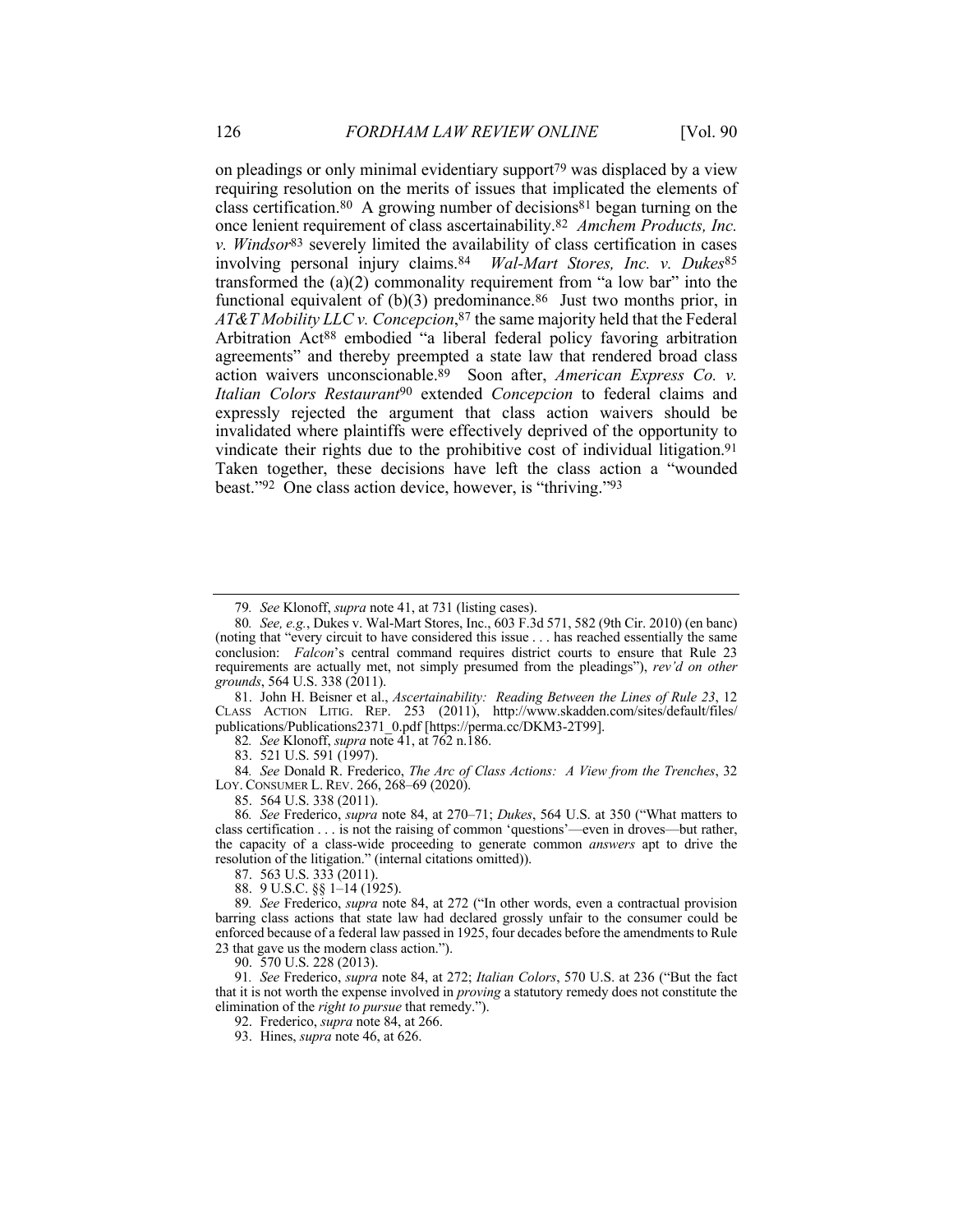# II. AFTER THE FALL: THE ONGOING DEBATE SURROUNDING RULE  $23(c)(4)$

Following the downfall of many of the staples of class certification, a growing number of lawyers, judges, and academics have turned to Rule  $23(c)(4)$ —formerly  $23(c)(4)(A)^{94}$ —in a bid to revitalize the class action device and enact an "end-run"<sup>95</sup> around the recent restrictions.<sup>96</sup> The eighteen-word section provides that "[w]hen appropriate, an action may be brought or maintained as a class action with respect to particular issues."97 The debate, and this Comment, focus on the interaction between (c)(4) and the predominance requirement of  $(b)(3)$ . The proponents of an expansive reading of (c)(4) argue that the provision grants courts a broad power to certify classes as to particular issues—even where the action as a whole fails  $(b)(3)$  predominance.<sup>98</sup> The proponents of a limited reading, on the other hand, argue that  $(c)(4)$  is more akin to a "housekeeping" tool and that predominance must always be satisfied as to the whole case.99

## *A. Broad Power: The Expansive Interpretation of (c)(4)*

Over the course of the last two decades, the expansive  $(c)(4)$  has gone from obscurity100 to near-complete dominance.101 This success has been achieved through reliance on two primary arguments: the plain meaning and structure of Rule 23,102 and the purpose behind the Rule's enactment.103 Both are discussed in turn.

Every analysis of a Federal Rule begins with its text.104 Some courts and commentators have in turn argued that Rule  $23(c)(4)$ 's directive may be readily understood from the "plain meaning" of the text alone.105 The

<sup>94.</sup> Prior to the 2007 amendments, the question of issue class certification fell under Rule 23(c)(4)(A). *See* FED. R. CIV. P. 23(c)(4)(A) (2006) (repealed 2007). In 2007, subparts (A) and  $(B)$  were removed, and the issue class provision was relabeled  $23(c)(4)$ . The change did not alter the Rule's substantive meaning. *See* FED. R. CIV. P. 23, advisory committee's note to 2007 amendment ("Subdivisions have been rearranged within some rules to achieve greater clarity and simplicity.").

<sup>95</sup>*. See generally* Hines, *supra* note 10.

<sup>96</sup>*. See, e.g.*, Patricia Bronte et al., *Carving at the Joint: The Precise Function of Rule 23(c)(4)*, 62 DEPAUL L. REV. 745 (2013); Michael J. Wylie, *In the Ongoing Debate Between the Expansive and Limited Interpretations of Fed. R. Civ. P. 23(c)(4)(A), Advantage Expansivists*, 76 U. CIN. L. REV. 349 (2007); Romberg, *supra* note 22; Gates v. Rohm & Haas Co., 655 F.3d 255 (3d Cir. 2011); *In re* Nassau Cnty. Strip Search Cases, 461 F.3d 219 (2d Cir. 2006).

<sup>97.</sup> FED. R. CIV. P. 23(c)(4).

<sup>98</sup>*. See* Wylie, *supra* note 96, at 353–54.

<sup>99</sup>*. See* Castano v. Am. Tobacco Co., 84 F.3d 734, 745 n.21 (5th Cir. 1996).

<sup>100</sup>*. See* Romberg, *supra* note 22, at 253–54 ("[N]o scholarly commentator has addressed issue certification under Rule  $23(c)(4)(A)$  in any depth whatsoever.").

<sup>101</sup>*. See* Bronte et al., *supra* note 96, at 745–46 (explaining that almost every circuit to have considered the issue has endorsed some form of the expansive view).

<sup>102</sup>*. See In re* Nassau Cnty. Strip Search Cases, 461 F.3d 219, 226 (2d Cir. 2006).

<sup>103</sup>*. See* Bronte et al., *supra* note 96, at 757–58.

<sup>104</sup>*. See* Laura J. Hines, *The Unruly Class Action*, 82 GEO.WASH. L.REV. 718, 730 (2014).

<sup>105</sup>*. See Nassau Cnty.*, 461 F.3d at 226 (grounding an expansive interpretation of 23(c)(4) in the provision's "plain language"); Gunnells v. Healthplan Servs., Inc., 348 F.3d 417, 439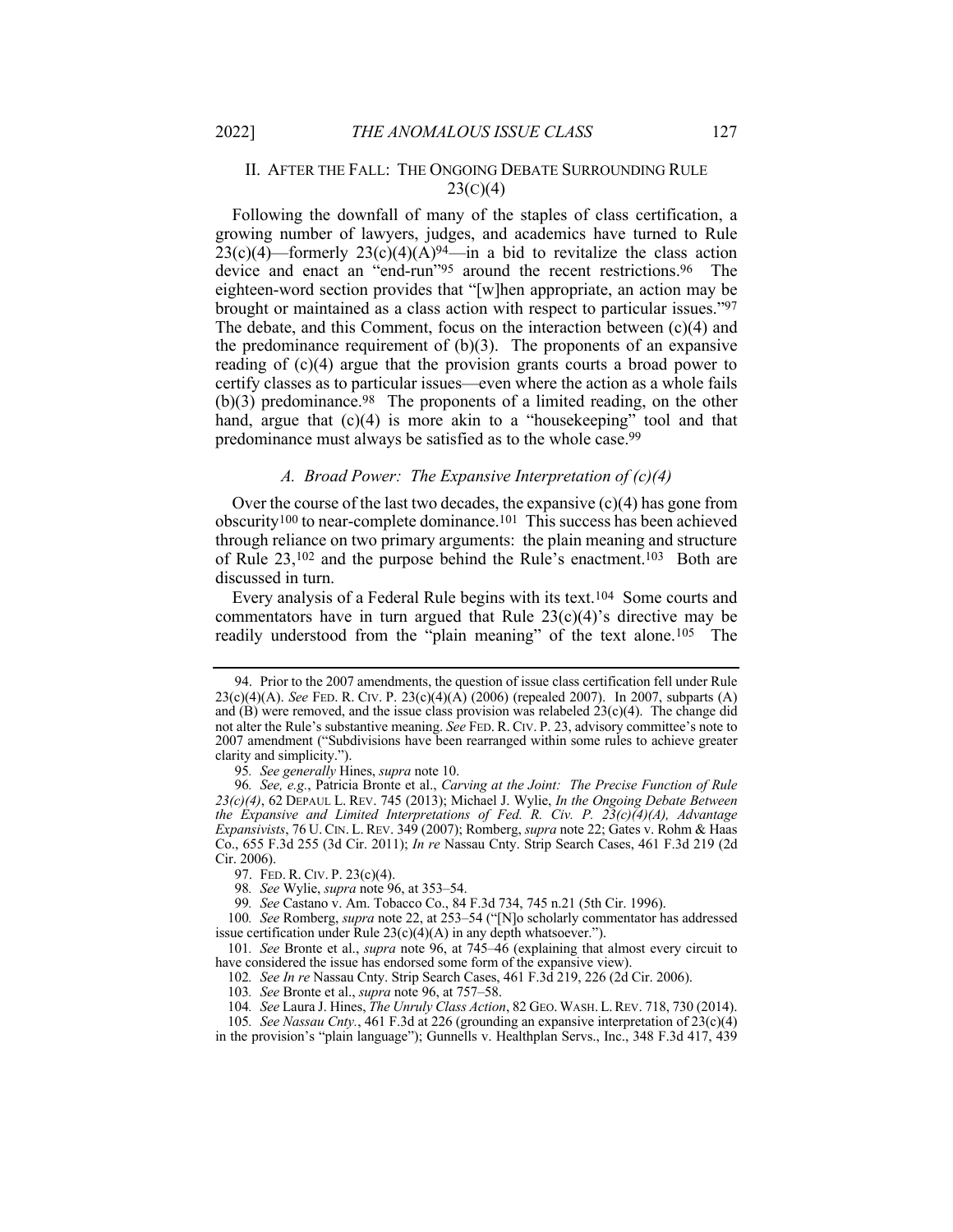Second Circuit's holding in *In re Nassau County Strip Search Cases*106 provides a thorough exploration of this point. Looking to the pre-amendment version of  $(c)(4)$ ,  $107$  the court reasoned that the plain language of the Rule requires a court to *first* identify the issues appropriate for certification *and then* apply the other provisions of the Rule—including (b)(3) predominance.108 In support of its interpretation, the court cited *Gunnells v. Healthplan Services, Inc.*,109 in which the Fourth Circuit had reached the same conclusion,<sup>110</sup> as well as the Advisory Committee Notes.<sup>111</sup> The Notes, the court argued, state that a court may employ  $(c)(4)$  when "it is the only way that a litigation retains its class character," which, the court reasoned, includes situations where common questions predominate only as to the particular issues.<sup>112</sup> Finally, the court argued that the limited view of  $(c)(4)$ renders the subsection "virtually null," a result which courts seek to avoid when interpreting statutes, $113$  since under a limited reading of the subsection a court could only use (c)(4) to manage cases that it had already determined to be manageable without the use of  $(c)(4)$ .<sup>114</sup>

The second point harkens back to Rule 1, which instructs that the Federal Rules of Civil Procedure "should be construed, administered, and employed by the court and the parties to secure the just, speedy, and inexpensive determination of every action and proceeding."115 Likewise, the class action mechanism is intended to "promote judicial economy and efficiency by obviating the need for multiple adjudications of the same issues."116 Indeed,

108*. See Nassau Cnty.*, 461 F.3d at 226.

109. 348 F.3d 417 (4th Cir. 2003).

110*. See id.* at 439 ("Thus, Rule 23 specifically dictates that '[w]hen appropriate' a class action may be 'maintained' as to 'particular issues' and, after that is done, 'the provisions of this rule,' such as the predominance requirement of  $(b)(3)$ , 'shall then  $\dots$  be construed and applied.'" (quoting FED. R. CIV. P. 23(c)(4) (2006) (repealed 2007))).

112*. See Nassau Cnty.*, 461 F.3d at 226.

113*. See id.* at 226–27.

114*. Id.* at 227 (citing Gunnells v. Healthplan Servs., Inc., 348 F.3d 417, 449 (4th Cir. 2003)).

115. FED. R. CIV. P. 1.

116. 5 JAMES WM. MOORE ET AL., MOORE'S FEDERAL PRACTICE § 23.02 (2022).

<sup>(4</sup>th Cir. 2003) (interpreting (c)(4) to issue an "express command" for certification of issue class actions that "courts have no discretion to ignore"); Jeffrey W. Stempel, *Class Actions and Limited Vision: Opportunities for Improvement Through a More Functional Approach to Class Treatment of Disputes*, 83 WASH. U. L.Q. 1127, 1230 (2005) (asserting that the text of Rule 23(c)(4) should "be accorded its plain meaning").

<sup>106.</sup> 461 F.3d 219 (2d Cir. 2006).

<sup>107.</sup> "When appropriate (A) an action may be brought or maintained as a class action *with respect to particular issues*, or (B) a class may be divided into subclasses and each subclass treated as a class, *and* the provisions of this rule shall *then* be construed and applied accordingly." FED. R. CIV. P.  $23(c)(4)$  (2006) (repealed 2007) (emphases added). The 2007 amendment streamlined the language but retained the meaning of this subsection. *See supra* note 94.

<sup>111</sup>*. See Nassau Cnty.*, 461 F.3d at 226. With respect to subsection (c)(4), the notes set forth that, "[f]or example, in a fraud or similar case the action may retain its 'class' character *only* through the adjudication of liability to the class; the members of the class may thereafter be required to come in individually and prove the amounts of their respective claims." FED. R. CIV. P. 23(c)(4) advisory committee's note to 1966 amendment (emphasis added).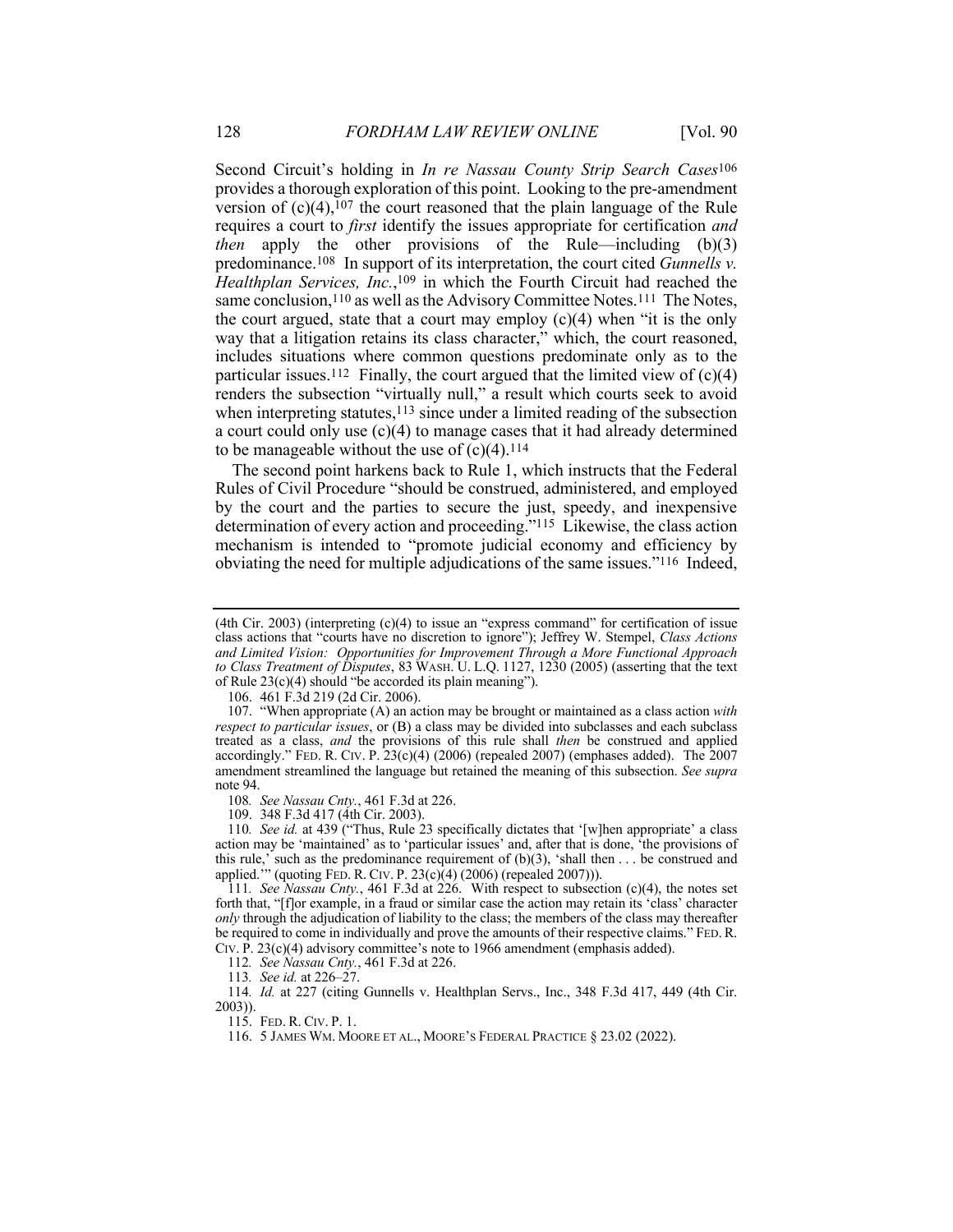even the (b)(3) predominance requirement is designed to further these goals.117 Some commentators and judges go even further by arguing that Rule 23 is inherently flexible and permits courts to "exercise every bit of discretionary power that the law provides."118

By allowing classes that would otherwise fail (b)(3) to be certified under (c)(4), the argument goes, courts—perforce—expand access to the class action device, thereby furthering the purpose of the Rules.119 "It is a rare case indeed" in which a class-wide resolution of the common issues would fail to materially advance the fair and efficient resolution of the underlying controversy.<sup>120</sup> The alternative, under a limited  $(c)(4)$ , for any case that does not meet the predominance requirement of  $(b)(3)$  as a whole would be to either relitigate the issues in a swarm of individual cases121 or attempt to take advantage of some other aggregation mechanism.122 Neither option is as effective as resolving the common issues in one fell swoop on a class-wide basis.

Furthermore, as a practical matter, many of these cases will not in fact be litigated separately, in multidistrict litigation, or through any other means.123 Instead, the plaintiffs' rights will simply remain unvindicated. A limited (c)(4), therefore, actively goes against the purpose of the Rules and the class action device by dooming the justice system to these twin evils: duplicative proceedings and reduced access to courts.

These arguments have proven so popular that, as of the writing of this Comment, they are hardly needed. "Most leading scholars"124 subscribe to the expansive reading of  $(c)(4)$ .<sup>125</sup> While some are cautious,<sup>126</sup> others point to the "weakness" and even the disappearance of the  $(c)(4)$  circuit split.<sup>127</sup> Despite this, some scholars still call for a limited  $(c)(4)$  and caution their colleagues that the ground on which they stand is less firm than it may appear. The foremost among these scholars has been Professor Laura J. Hines.

<sup>117</sup>*. See* Valentino v. Carter-Wallace, Inc., 97 F.3d 1227, 1234 (9th Cir. 1996) ("Implicit in the satisfaction of the predominance test is the notion that the adjudication of common issues will help achieve judicial economy.

<sup>118</sup>*. See* Ortiz v. Fibreboard Corp., 527 U.S. 815, 868 (1999) (Breyer, J., dissenting); *see also* Scott Dodson, *Subclassing*, 27 CARDOZO L. REV. 2351, 2379 (2006).

<sup>119</sup>*. See* Bronte et al., *supra* note 96; *see also* Romberg, *supra* note 22, at 289.

<sup>120.</sup> Romberg, *supra* note 22, at 296.

<sup>121</sup>*. See id.* at 258.

<sup>122</sup>*. See id.* at 301–13 (discussing alternatives to class action).

<sup>123</sup>*. See id.* at 301 ("If a vast number of plaintiffs with relatively small claims cannot aggregate their interests, transaction costs serve as an effective barrier to justice; claims are never filed, not because they lack merit, but due to power imbalance in the litigation market.").

<sup>124.</sup> Bronte et al., *supra* note 96, at 745. 125*. See, e.g.*, 7AA KANE, *supra* note 17, § 1790.

<sup>126</sup>*. See* Frederico, *supra* note 84, at 276–77.

<sup>127</sup>*. See generally* Bronte et al., *supra* note 96.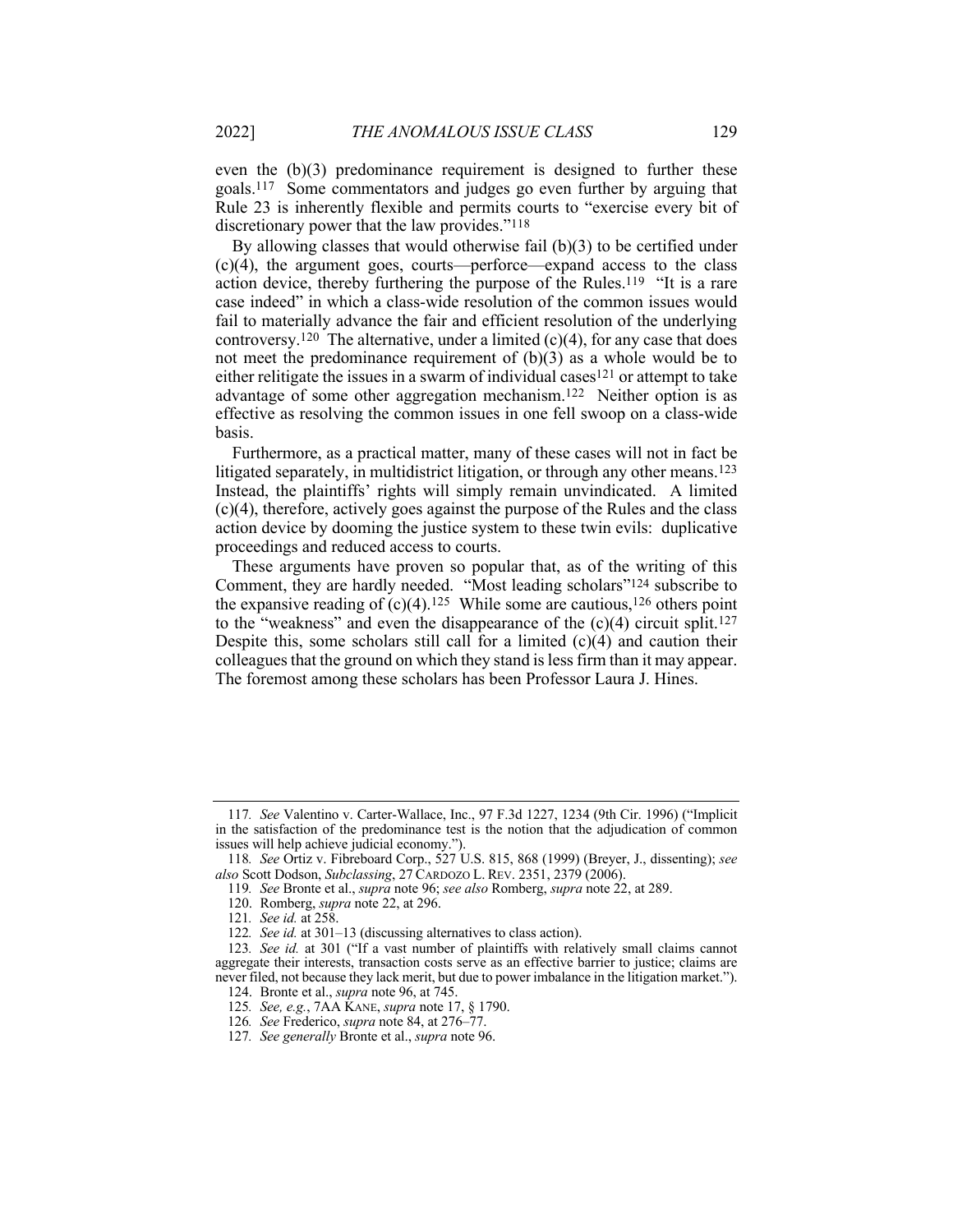## *B. Housekeeping Tool: The Limited Interpretation of (c)(4)*

Across several articles<sup>128</sup> championing a limited interpretation of  $(c)(4)$ , Hines argues that understanding the true meaning and purpose of  $(c)(4)$  is not as simple as the "expansivists" claim.129 Rather than attempting to wring meaning from the singular sentence contained in the subsection, which has been characterized as "ambiguous,"130 "opaque,"131 "vague,"132 "confus[ing],"<sup>133</sup> and "unhelpful"<sup>134</sup> even by the allies of the expansive reading, Hines turns instead to the legislative history of Rule 23 for hints as to the subsection's intended meaning.135 Upon concluding that the legislative history supports a limited reading of  $(c)(4)$ , 136 Hines turns to its recent application, arguing that some of the authorities commonly cited in support of an expansive  $(c)(4)$  do not actually apply it in the cases before them.137 Both points are discussed below.

The legislative history of Rule  $23(c)(4)$  supports a modest purpose at best and points to a complete lack of purpose at worst, argues Hines.138 Over fifty years ago, the drafters of the 1966 revisions to Rule 23 were not debating the subsection's broad potential.<sup>139</sup> Instead, they questioned whether the provision was not "simply too trivial to warrant inclusion in the rule at all."140 Advisory Committee Member Charles Alan Wright urged that it be stricken as unnecessary.141 In response, Advisory Committee Reporter Benjamin Kaplan, conceding that (c)(4) made "obvious points" and merely reflected existing Rule 23 practice, nevertheless argued that its inclusion would be

<sup>128</sup>*. See generally* Hines, *supra* note 10.

<sup>129</sup>*. See* Hines, *supra* note 46, at 628–29 ("As Rule 23(c)(4)'s decades-long journey from obscurity to renaissance amply demonstrates, this chameleonic provision simply cannot be understood through the plain meaning of its text.").

<sup>130</sup>*. See* Joseph A. Seiner, *The Issue Class*, 56 B.C. L. REV. 121, 133 (2015) (conceding that Rule  $23(c)(4)$  "is ambiguous, and does not explain when an issue class is appropriate").

<sup>131</sup>*. See* Myriam Gilles, *Opting Out of Liability: The Forthcoming, Near-Total Demise of the Modern Class Action*, 104 MICH. L. REV. 373, 385 (2005).

<sup>132</sup>*. See* Richard A. Nagareda, *The Preexistence Principle and the Structure of the Class Action*, 103 COLUM. L. REV. 149, 238–39 (2003) (opining that Rule 23(c)(4) contemplates "some manner of slicing and dicing" within a larger litigation, yet provides no guidance as to "[w]hat slicing and dicing is nonetheless 'appropriate'").

<sup>133.</sup> Klonoff, *supra* note 41, at 764.

<sup>134.</sup> Dodson, *supra* note 118, at 2372.

<sup>135</sup>*. See* Hines, *supra* note 46, at 628–29.

<sup>136</sup>*. See id.* at 627 ("[N]either a textualist nor an intentionalist interpretation of (c)(4) allows its application as an end-run around (b)(3)'s predominance requirement.").

<sup>137</sup>*. See id.* at 628 (rejecting the premise that a "uniform understanding" of 23(c)(4) presently exists among the circuits).

<sup>138</sup>*. See* Hines, *supra* note 104, at 719–20.

<sup>139</sup>*. See id.*

<sup>140</sup>*. Id.*

<sup>141</sup>*. See id.* at 719 (citing Letter from Charles Alan Wright, Member, Advisory Comm. on Civ. Rules, to Benjamin Kaplan, Reporter, Advisory Comm. on Civ. Rules 3 (Mar. 30, 1963), *in* RECORDS OF THE U.S. JUDICIAL CONFERENCE: COMMITTEE ON RULES OF PRACTICE & PROCEDURE, 1935–1988 (1991), *microformed on* CIS No. CI-7001-41 (Cong. Info. Serv.)).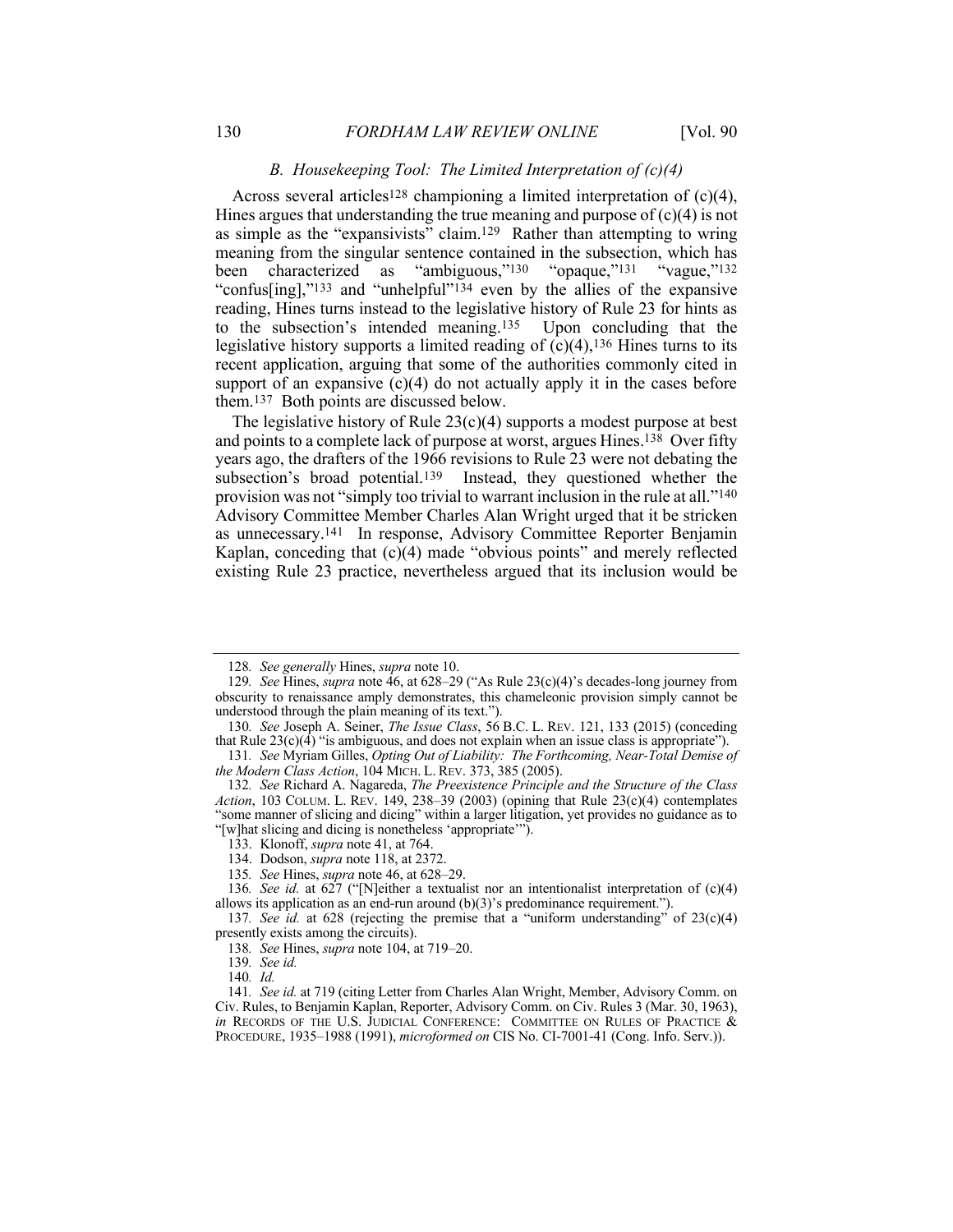"useful for the sake of clarity and completeness."<sup>142</sup> These exchanges, points out Hines, are ill-befitting of a supposedly game-changing provision.<sup>143</sup>

The subsection's placement within Rule 23, in Hines's view, further supports a limited reading.144 Much like the Federal Rules of Civil Procedure themselves, she argues, the "functionally unique" subsections of Rule 23 are organized in an "essentially linear path," guiding the reader from the initial stages of litigation to its conclusion.<sup>145</sup> Rule 23, therefore, begins with a "Prerequisites" section, which sets out the four criteria that every class action must meet: numerosity, commonality, typicality, and adequacy.146 These prerequisites are followed by a section outlining the three types of class actions that may be certified—provided that the requirements of both 23(a) and any additional requirements of this section are met.147 Under this theory, sections (a) and (b) contain the whole universe of certification possibilities and must be satisfied before any subsequent sections of the Rule are considered.148 Section (c), then, has nothing at all to do with class certification, and merely contains a number of directives for the court to follow after certifying a class, including timing of certification orders and notice to class members.149 The sequential reading of Rule 23 has found support in Supreme Court decisions,<sup>150</sup> even as it has drawn criticism from academics and courts who believe that the "unduly rigid and formalistic"151 interpretation runs afoul of "the flexibility inherent in Rule 23."152

Hines further argues that the dispute around  $(c)(4)$  is far from settled, despite the Rule 23 Subcommittee recently coming to the contrary

<sup>142</sup>*. Id.* at 719–20 (citing Memorandum from Benjamin Kaplan, Reporter, Advisory Comm. on Civ. Rules, and Albert M. Sacks, Member, Advisory Comm. on Civ. Rules on Additional Points on Preliminary Draft of Proposed Amendments of March 15, 1963 5 (Sept. 12, 1963), *in* RECORDS OF THE U.S. JUDICIAL CONFERENCE: COMMITTEE ON RULES OF PRACTICE & PROCEDURE, 1935–1988 (1991), *microformed on* CIS No. CI-7001-52 (Cong. Info. Serv.)).

<sup>143</sup>*. See id.*

<sup>144</sup>*. See id.* at 731–32.

<sup>145</sup>*. See id.* (citing Wal-Mart Stores, Inc. v. Dukes, 564 U.S. 338, 349, 361–62 (2011)).

<sup>146</sup>*. See* FED. R. CIV. P. 23(a)(1)–(4).

<sup>147</sup>*. See id.* at 23(b).

<sup>148</sup>*. See* Hines, *supra* note 104, at 731–32 (citing Amchem Prods., Inc. v. Windsor, 521 U.S. 591, 621 (1997)).

<sup>149</sup>*. See id.* at 732–33.

<sup>150</sup>*. See Wal-Mart Stores, Inc.*, 564 U.S. at 360–67 (engaging in detailed structural analysis of Rule 23); *Amchem Prods., Inc*., 521 U.S. at 619–21.

<sup>151</sup>*. See* Hines, *supra* note 104, at 734–35.

<sup>152</sup>*. See* Dodson, *supra* note 118, at 2379; *see also* Ortiz v. Fibreboard Corp., 527 U.S. 815, 868 (1999) (Breyer, J., dissenting) (arguing that trial courts have authority with regard to Rule 23 "to exercise every bit of discretionary power that the law provides").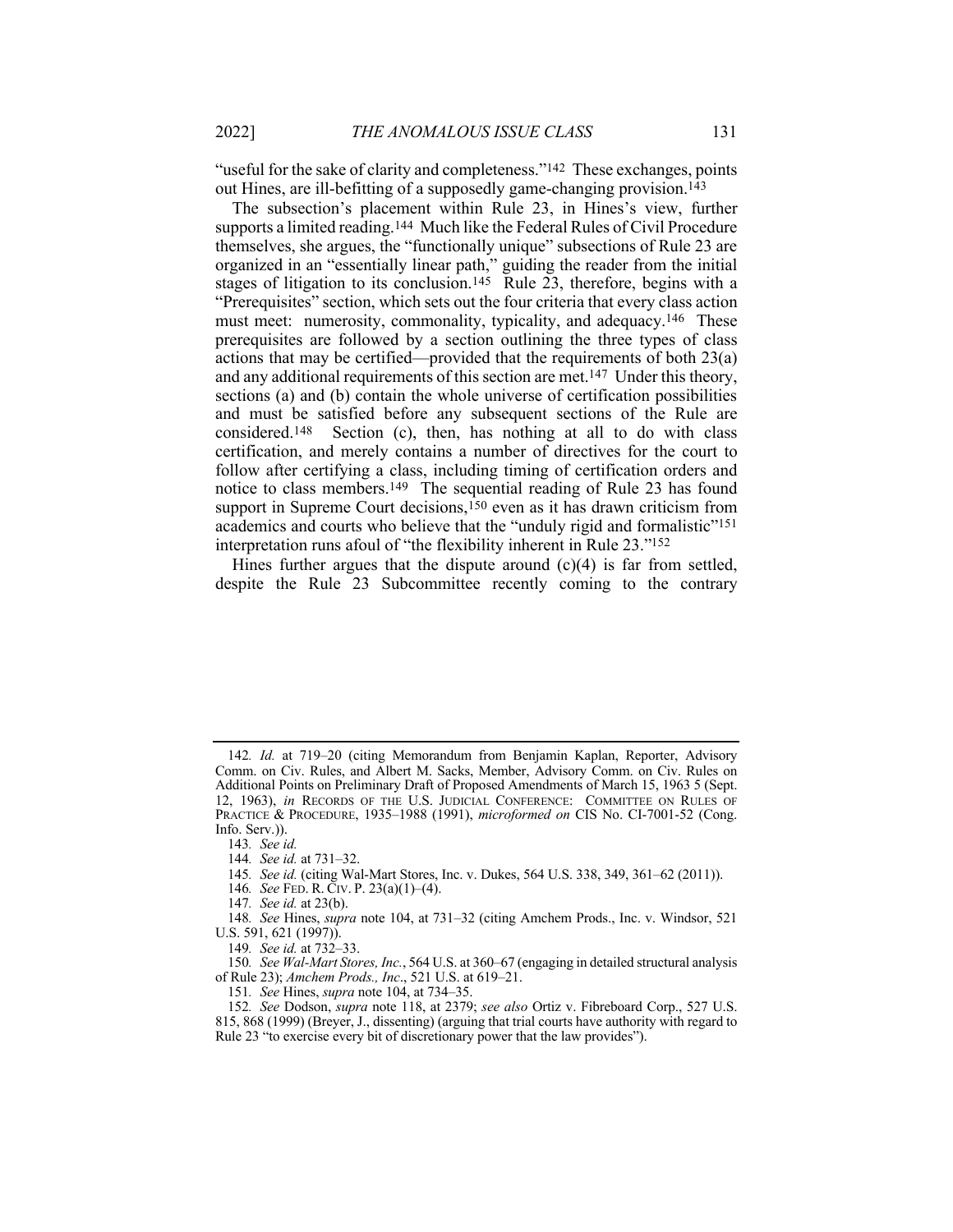conclusion.153 The Fifth Circuit, Hines points out,154 which had originally planted the seeds of the split with its explicit rejection of an expansive  $(c)(4)$ in *Castano v. American Tobacco Co.*,155 has not only failed to overturn the case, but has reiterated its view in *Allison v. Citgo Petroleum Co.*156 Furthermore, Hines argues, a close examination of the cases that voice general support for an expansive  $(c)(4)$  reveals that none of the other circuits have "actually approved certification of an issue class action that failed Rule  $23(b)(3)$  predominance as a whole."<sup>157</sup> For example, in spite of its embrace of an expansive (c)(4), the Ninth Circuit in *Valentino v. Carter-Wallace, Inc.*158 ended up vacating and remanding the action upon finding that the district court had "abused its discretion by not adequately considering the predominance requirement before certifying the class."159 Likewise, despite the Fourth Circuit's strong rhetoric in *Gunnells,* the class that was ultimately certified satisfied  $(b)(3)$  predominance.<sup>160</sup> These cases demonstrate that, despite the Subcommittee's assurances, the circuit split yet lives, and courts on both sides of it appear wary of actually utilizing (c)(4)'s supposed broad power.

## III. A NECESSARY END TO THE ANOMALOUS ISSUE CLASS

It is easy to see why the popularity of the expansive  $(c)(4)$  is on the rise. The anomalous issue class has the potential to completely circumvent the restrictions placed upon mass injury classes by *Amchem*161 and revitalize the wounded Rule 23.162 It expands access to justice while promoting judicial efficiency.<sup>163</sup> There is a lot to like about an expansive  $(c)(4)$ . However, the mere fact that a device might be beneficial does not render it permissible under the Federal Rules of Civil Procedure. Decades of confusion

<sup>153</sup>*. See* ADVISORY COMM. ON CIV. RULES, RULE 23 SUBCOMMITTEE REPORT 90–91 (Nov. 5-6, 2015), http://www.uscourts.gov/rules-policies/archives/agenda-books/advisorycommittee-rules-civil-procedure-november-2015 [https://perma.cc/4SR7-RGAK] ("The various circuits seem to be in accord about the propriety of such [issue class action] treatment '[w]hen appropriate,' as Rule 23(c)(4) now says."). Furthermore, the Committee's most recent agenda book has no mention of any planned Rule 23(c)(4) action. *See* Meeting of the Advisory Committee on Civil Rules (Mar. 29, 2022), Advisory Committee on Civil Rules (Mar. 29, 2022), https://www.uscourts.gov/sites/default/files/2015-11-civil-agenda\_book.pdf [https://perma.cc/CG62-5PA6].

<sup>154.</sup> Hines, *supra* note 46, at 635.

<sup>155.</sup> 84 F.3d 734 (5th Cir. 1996).

<sup>156.</sup> 151 F.3d 402 (5th Cir. 1998). While some commentators have argued that both decisions' rejection of the expansive (c)(4) is mere dicta, *see* Bronte et al., *supra* note 96, at 747–48, these arguments are hard to square with the direct language used by the Fifth Circuit. *See Allison*, 151 F.3d at 422 ("[S]uch an attempt to 'manufacture predominance through the nimble use of subdivision (c)(4)' is precisely what *Castano* forbade." (quoting *Castano*, 84 F.3d at 745–46 n.21)).

<sup>157.</sup> Hines, *supra* note 46, at 636.

<sup>158.</sup> 97 F.3d 1227 (9th Cir. 1996).

<sup>159</sup>*. See id.* at 1234.

<sup>160</sup>*. See* Gunnells v. Healthplan Servs., Inc., 348 F.3d 417, 443 (4th Cir. 2003).

<sup>161</sup>*. See supra* text accompanying note 84.

<sup>162</sup>*. See supra* Part I.C.

<sup>163</sup>*. See supra* text accompanying notes 115–123.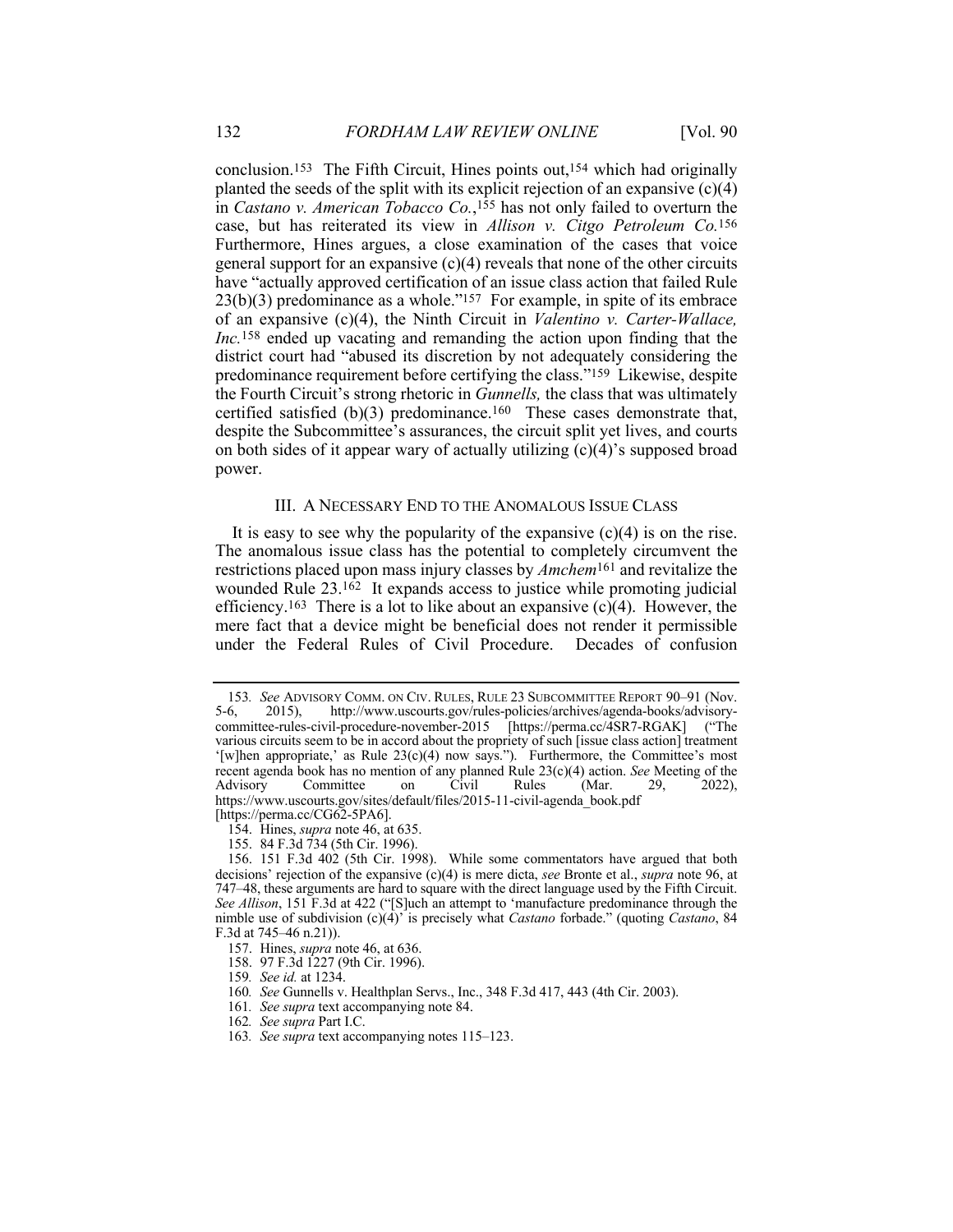surrounding the subsection have convincingly demonstrated that  $(c)(4)$  is not—as some courts claim—amenable to a plain-meaning analysis.<sup>164</sup> The legislative history of the Rule and the subsection create even more problems for the expansive reading, clearly demonstrating that the drafters of the modern Rule sought to streamline—not upend—centuries of class action practice.165 Lastly, this Comment argues that continued indulgence of the anomalous issue class endangers both plaintiffs and defendants.

## *A. What Plain Meaning?*

While it may be tempting to look to the text of the current  $(c)(4)^{166}$ —or for that matter the text of the pre-2007 (c)(4)<sup>167</sup>—and point out the textual support for an expansive reading, this approach overlooks several critical points. Perhaps the most important of these is that Rule  $23(c)(4)$  has been around in essentially its current form since the 1966 amendments.168 Despite this, the subsection had remained largely unutilized until the 1980s.169 Following a brief rise in interest by courts looking to bypass the strictures of (b)(3) predominance,<sup>170</sup> the expansive (c)(4) was cast back into the shadows in the mid-1990s, when a wave of mass tort cases seeking easy certification under  $(c)(4)$  crashed against the rocks of federal appellate resistance.<sup>171</sup> There it remained until its present reemergence into the spotlight.<sup>172</sup> This patchwork history belies any attempt to argue that the meaning of  $(c)(4)$  may be definitively ascertained from its text alone.

Looking beyond the text, the history of  $(c)(4)$  offers even less support for an expansive reading. Far from treating  $(c)(4)$  as the powerful class certification device its proponents claim it to be, the drafters of the modern Rule 23 had no idea the Rule would have the impact it did.<sup>173</sup> Arthur Miller, who was in the room when Rule 23 was written, insists that "nothing was in the committee's mind."<sup>174</sup> Turning to subsection  $(c)(4)$ , the only question on the Committee's mind seems to have been whether to include such an

<sup>164.</sup> Hines, *supra* note 104, at 731 ("Indeed, 23(c)(4)'s decades-long journey from oblivion to rediscovery and from rejection to adoption makes it difficult to sustain the contention that its text may be interpreted solely by reference to its 'plain meaning.'").

<sup>165</sup>*. See supra* text accompanying notes 138–143.

<sup>166.</sup> FED. R. CIV. P. 23(c)(4) ("When appropriate, an action may be brought or maintained as a class action with respect to particular issues.").

<sup>167</sup>*. See supra* text accompanying note 107.

<sup>168</sup>*. See* Hines, *supra* note 104, at 724–25 (exploring the varying application of (c)(4) since its enactment in 1966).

<sup>169</sup>*. See id.* at 724.

<sup>170</sup>*. See id.*

<sup>171</sup>*. See id.* at 725.

<sup>172</sup>*. See id.* at 725–26.

<sup>173</sup>*. See supra* text accompanying notes 56–66.

<sup>174.</sup> Testimony of Arthur Miller, Public Hearing: Proposed Amendments to the Federal Rules of Civil Procedure Rule 23, at 64 (Jan. 17, 1997), *in* 3 WORKING PAPERS OF THE ADVISORY COMMITTEE ON CIVIL RULES ON PROPOSED AMENDMENTS TO CIVIL RULE 23, https://www.uscourts.gov/sites/default/files/workingpapers-vol3.pdf [https://perma.cc/7R2J-LP8F].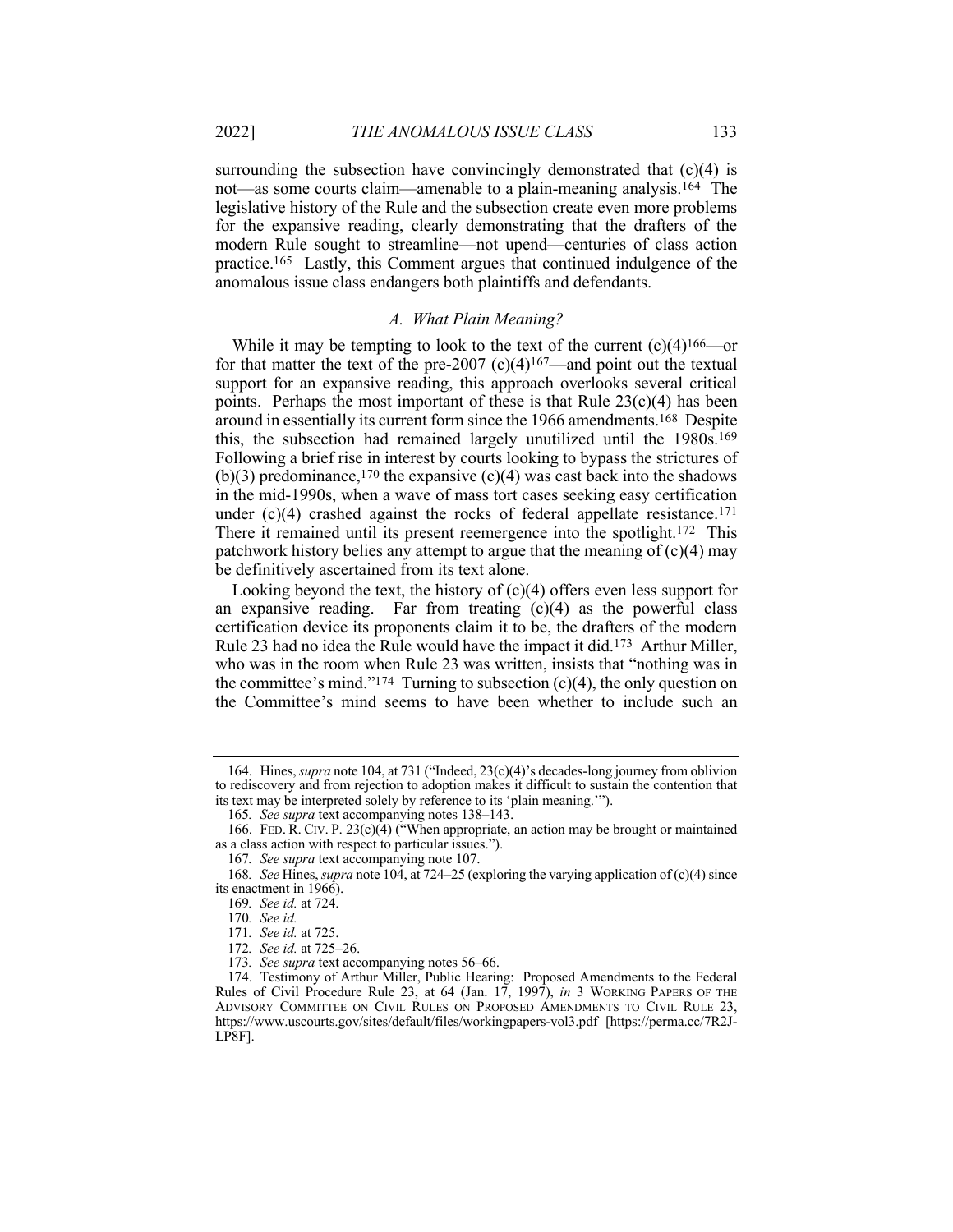obvious provision at all.175 Indeed, the very purpose of the 1966 amendments was to "craft a cleaner, more flexible rule that better reflected how some courts had begun to use the class action device."<sup>176</sup> While, concededly, one of the goals of the amendments was to "enable future judicial experimentation with collective claims processing,"177 it is likely that the drafters envisioned the sort of experimentation that courts engaged in under the 1938 Rule: finding ways to bend strict categories in pursuit of justice,<sup>178</sup> not creating novel class types through clever use of obscure provisions. Given that the modern issue class has no equivalent in either the 1938 version of Rule 23179 or in prior class action practice,180 it would be dubious at best to view this drastic shift from past practice as the drafters' intent.

# *B. The Danger of the Anomalous Issue Class*

The idea of a class action did not spring up overnight. Rule 23's ideological roots can be traced as far back as bills of peace issued by English courts of equity, from whence the idea of the class action first spread onto American soil.<sup>181</sup> Over time, the ideas evolved and were eventually codified into the Rule we know today.182 Certain ideas, however, have proven to be fundamental to the very concept of a class action, and as a result have stood the test of time.183 This "class action core" is three-fold. First is the idea of commonality—those who seek a court's indulgence in certifying a class must demonstrate that there is enough in common between the parties for class treatment to be worthwhile.184 The second is that of superiority—before the "usual rule"<sup>185</sup> may be dispensed with, a reason must be shown for invoking the class action exception.186 Third is the idea of adequate representation due process requires that, even in the limited circumstances where class adjudication is appropriate, there must be a party present who can and does

185*. See supra* text accompanying note 13.

186*. Compare West*, 29 F. Cas. at 723 (listing possible reasons for dispensing with the general rule), *with* FED.R.CIV. P. 23(b)(3) (requiring that the class action be "superior to other available methods for fairly and efficiently adjudicating the controversy").

<sup>175</sup>*. See supra* notes 138–143 and accompanying text.

<sup>176.</sup> Marcus, *supra* note 1, at 604.

<sup>177</sup>*. Id.* at 605.

<sup>178</sup>*. See supra* text accompanying notes 31–36.

<sup>179</sup>*. See supra* text accompanying notes 24–30.

<sup>180</sup>*. See* West v. Randall, 29 F. Cas. 718, 721–23 (C.C.D.R.I. 1820).

<sup>181</sup>*. See supra* Part I.A.

<sup>182</sup>*. See supra* Parts I.A., I.B.

<sup>183</sup>*. Compare supra* note 17, and accompanying text, *with* FED. R. CIV. P. 23(a)–(b) *and* TOPIC EE: TENTATIVE PROPOSAL TO MODIFY PROVISIONS GOVERNING CLASS ACTIONS—RULE 23, at EE–2 (1962), *in* RECORDS OF THE U.S.JUDICIAL CONFERENCE, *microformed on* CIS No. CI-6309-44 (Cong. Info Serv.).

<sup>184</sup>*. Compare West*, 29 F. Cas. at 722 ("[W]here the question is of general interest, and a few may sue for the benefit of the whole . . . ."), *with* FED.R.CIV. P. 23(a)(2), 23(b) (requiring there to be issues common to the class as well as additional grounds to demonstrate that the case is amenable to class adjudication).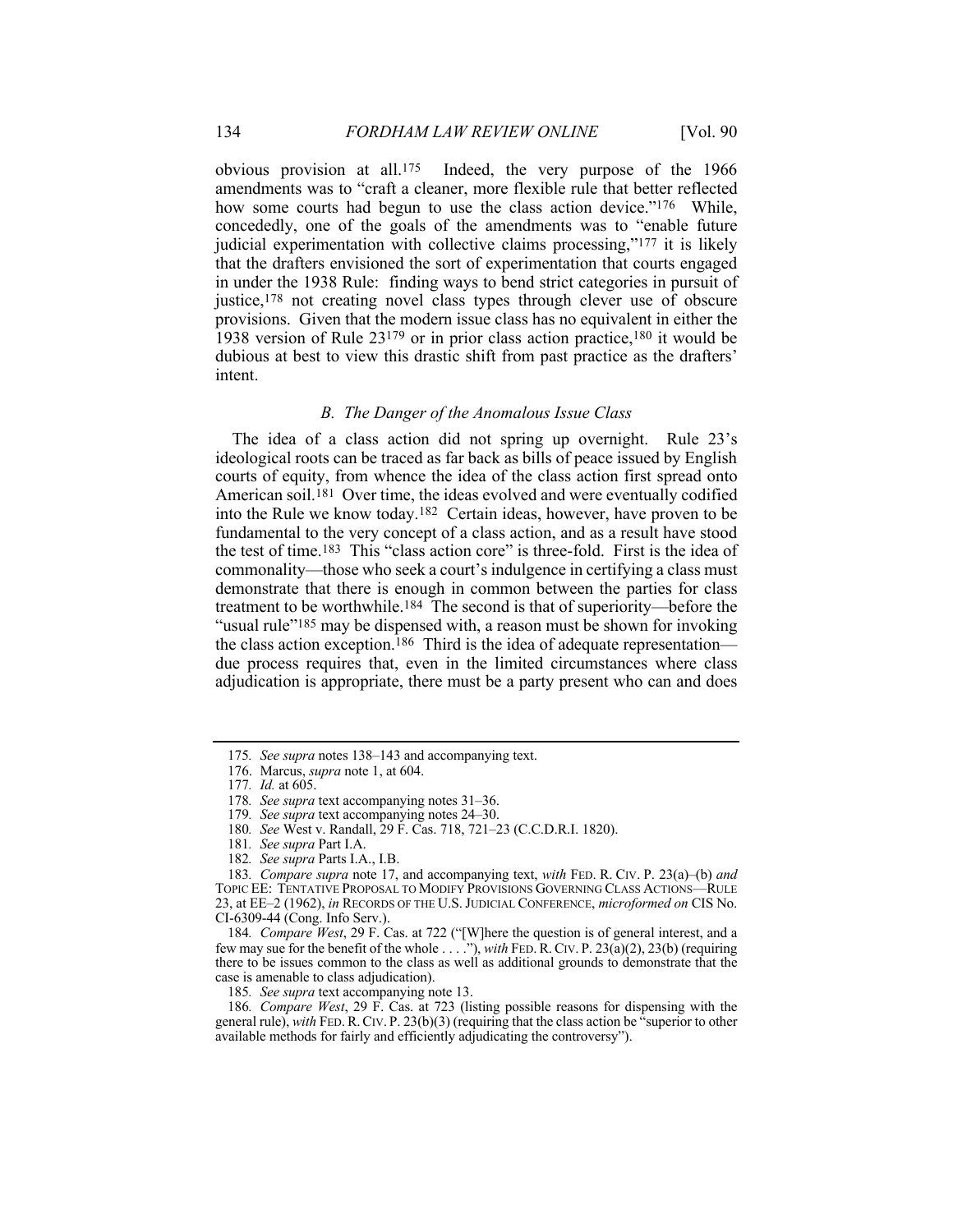in fact represent the interests of those absent before the latter can be bound by the resulting judgement.187

The proponents of an expansive  $(c)(4)$  and the anomalous issue class threaten to upend all three of the central concepts by shifting the focus from the entire case to discrete issues.188 This myopic view is an anomaly—a loose thread in the broader tapestry that is the class action. The courts of equity, which originated the class action, did so in the context of vindicating rights.189 Likewise, courts applying the 1938 Rule were primarily concerned with the vindication of the plaintiffs' rights.<sup>190</sup> Predictably, the drafters of the 1966 Rule also viewed it as a way for "small people" to vindicate their rights.191 It was not until the 1980s, when courts sought to surpass the outer limits of (b)(3), that anyone envisioned the issue, rather than the class, as the "relevant unit" of class litigation.<sup>192</sup> This reductionist view of the class action device is short-sighted and destructive.

Selectively addressing only the common issues does not do away with the rest of the claim—it merely blinds the certifying court to the consequences of its rulings. Once the certified issues are resolved, the action is concluded, so far as the certifying court is concerned,193 but the claims do not disappear. Former class members go—ruling in hand—to other courts to try the rest of their claim.194 Different courts apply different law to different facts, building upon the certifying court's foundation in ways the latter could never have foreseen. This is the "novel and wholly untested theory" problem that the *Castano* court grappled with, reproduced on a much larger scale.<sup>195</sup> Rule 23 operates under the assumption that the certifying court is able to foresee the general progression of the case.196 It is unlikely, however, that a court tasked with considering only a limited number of common issues will be able to foresee how its rulings will shape downstream litigation in other courtrooms

*Id.* at 749 (internal citations omitted).

196*. See id.*

<sup>187</sup>*. Compare West*, 29 F. Cas. at 722 ("[T]he court . . . is satisfied with bringing so many before it, as may be considered as fairly representing that right, and honestly contesting in behalf of the whole, and therefore binding, in a sense, that right."), *with* FED.R.CIV. P. 23(a)(4) (adequate representation). *See generally* Hansberry v. Lee, 311 U.S. 32 (1940) (discussing the requirement of adequate representation).

<sup>188</sup>*. See* Romberg, *supra* note 22, at 252 ("We are now in the age of the issue.").

<sup>189</sup>*. See West*, 29 F. Cas. at 723.

<sup>190</sup>*. See supra* text accompanying notes 24–36.

<sup>191</sup>*. See* Marcus, *supra* note 1, at 599–600.

<sup>192</sup>*. See* Romberg, *supra* note 22, at 252.

<sup>193</sup>*. See id.* at 251.

<sup>194</sup>*. See id.*

<sup>195.</sup> Castano v. Am. Tobacco Co., 84 F.3d 734, 737 (5th Cir. 1996). The court stated: The district court's predominance inquiry, or lack of it, squarely presents the problems associated with certification of immature torts. Determining whether the common issues are a "significant" part of each individual case has an abstract quality to it when no court in this country has ever tried an injury-as-addiction claim. As the plaintiffs admitted to the district court, "we don't have the learning curb [sic] that is necessary to say to Your Honor 'this is precisely how this case can be tried and that will not run afoul of the teachings of the 5th Circuit.'"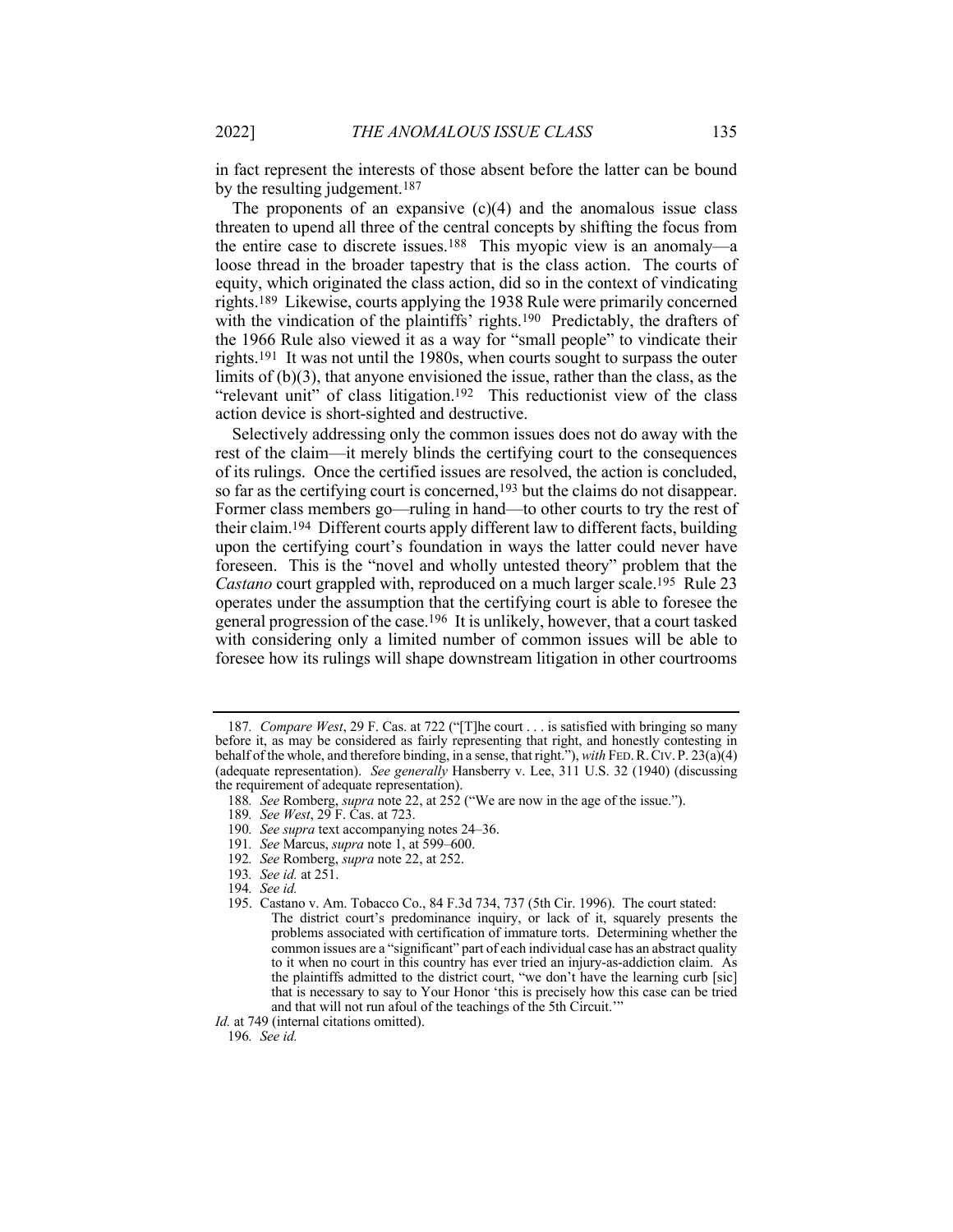and under different systems of law.197 By encouraging courts to certify the otherwise-uncertifiable, proponents of the expansive (c)(4) and the anomalous issue class are effectively seeking to create an end-run not only around predominance, but also around the three-fold core of class action requirements.198 Simply put, it is impossible for the certifying court to know definitively—at the time of certification—whether the anomalous issue class before it demonstrates sufficient commonality, superiority, and adequacy of representation<sup>199</sup> to be certified. The true and final answer to whether these prerequisites of certification were satisfied will not be known until individual litigation takes place downstream—much too late for the certifying court to course-correct or decertify.200 Such uncertainty is ill-befitting of the class action device, which requires courts to take an active role in managing the class actions before it.<sup>201</sup> No amount of efficiency is worth the risk created by the unpredictable and uncontrollable tide of downstream litigation.

The consequence of certifying a class that—in retrospect—turns out to be improper is the resulting judgment's inability to bind absent parties.<sup>202</sup> Taken to its logical conclusion, the anomalous issue class—the loose thread—has the potential to unravel the entire class action tapestry. The promise of global res judicata—its most powerful tool203—would ring hollow if parties knew that subsequent developments could well render their class retroactively improper. The Second Circuit's fears in *Stephenson v. Dow Chemical Co.*204 would pale in comparison to the uncertainty unleashed by the anomalous issue class. The ultimate victims of this reckless approach will be the "small people" who suddenly find their claims precluded by the actions of far-away "representatives" who had in fact failed to represent their interests and courts which had failed to inquire further, and whose settlement

199*. See supra* text accompanying notes 181–187; *see also* FED. R. CIV. P. 23(a)–(b) (providing additional requirements for certification).

<sup>197</sup>*. But see* Romberg, *supra* note 22, at 251–52.

<sup>198.</sup> It is not difficult to imagine a situation where—for example—a schism in the interests of an outwardly cohesive class is not revealed until the application of varying bodies of state law to individual issues in the litigation makes it apparent—long after the certifying court had washed its hands of the matter. The risk is further heightened where the theory underlying the claim is novel. *See supra* note 195. Under current precedent, this theoretical class would have been uncertifiable at the outset, *see generally* Stephenson v. Dow Chem. Co., 273 F.3d 249 (2d Cir. 2001), *aff'd in part, vacated in part*, 539 U.S. 111 (2003) (reconsidering the Agent Orange Settlement in light of plaintiffs' claim that they were not adequately represented in the original action), but the uncertain nature of the anomalous issue class renders the certifying court less capable of foreseeing these issues at the outset and wholly unable to unwind the state court rulings premised on the resulting mistaken certifications.

<sup>200</sup>*. See supra* text accompanying note 193.

<sup>201.</sup> *See* FED. R. CIV. P.  $23(d)$ –(h) (instructing the certifying court on such matters as conducting the action, approving a settlement, as well as appointing and paying class counsel). 202*. See, e.g.*, *Stephenson*, 273 F.3d 249.

<sup>203</sup>*. See, e.g.*, Ortiz v. Fibreboard Corp., 527 U.S. 815, 824 (1999) ("Continental conditioned its part in any settlement on a guarantee of 'total peace,' ensuring no unknown future liabilities."); *supra* note 68 (noting the pressure that class certification places on defendants to settle).

<sup>204.</sup> 273 F.3d 249 (2d Cir. 2001), *aff'd in part, vacated in part*, 539 U.S. 111 (2003).